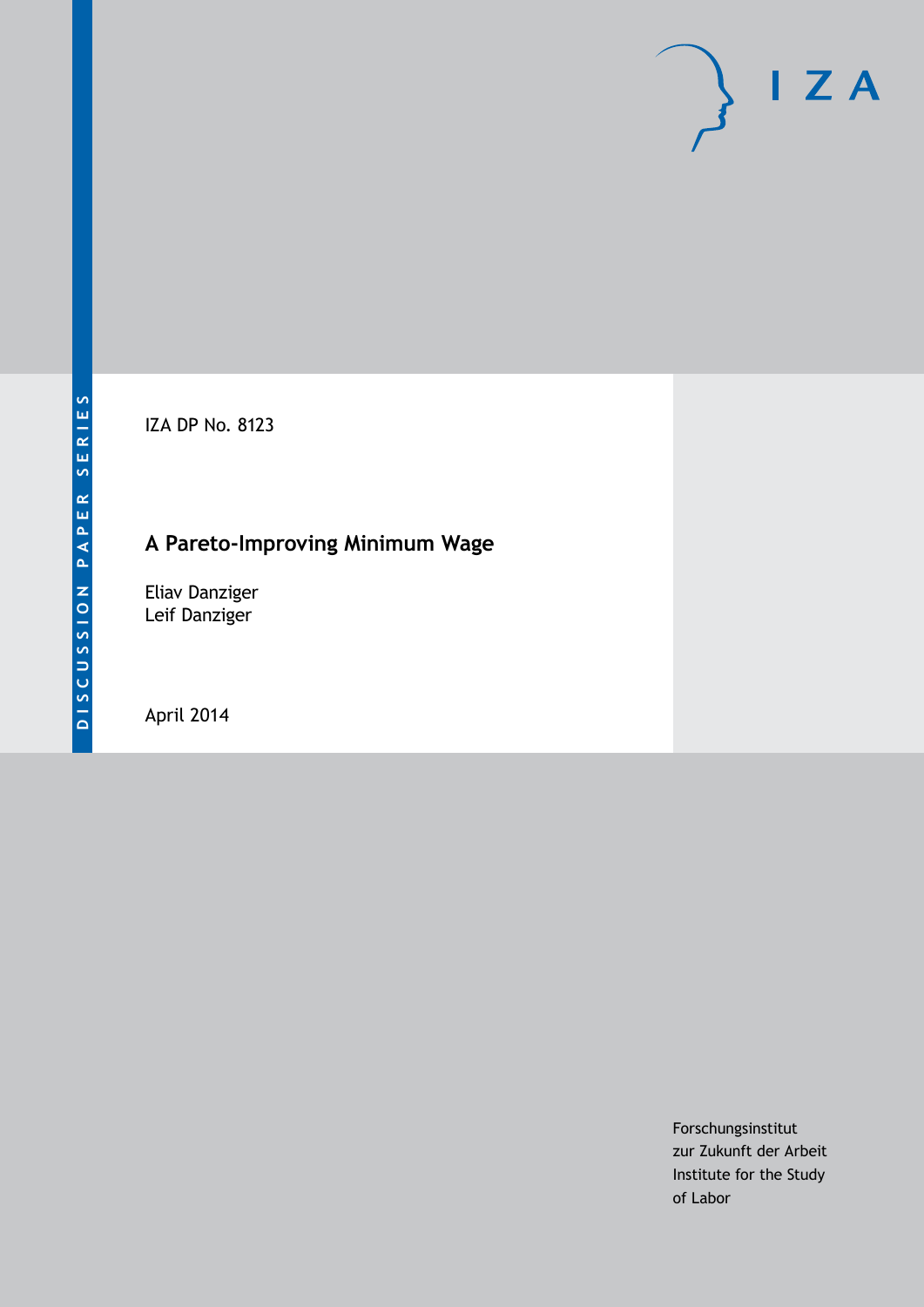# **A Pareto-Improving Minimum Wage**

### **Eliav Danziger**

*Princeton University*

#### **Leif Danziger**

*Ben-Gurion University and IZA*

#### Discussion Paper No. 8123 April 2014

IZA

P.O. Box 7240 53072 Bonn **Germany** 

Phone: +49-228-3894-0 Fax: +49-228-3894-180 E-mail: [iza@iza.org](mailto:iza@iza.org)

Any opinions expressed here are those of the author(s) and not those of IZA. Research published in this series may include views on policy, but the institute itself takes no institutional policy positions. The IZA research network is committed to the IZA Guiding Principles of Research Integrity.

The Institute for the Study of Labor (IZA) in Bonn is a local and virtual international research center and a place of communication between science, politics and business. IZA is an independent nonprofit organization supported by Deutsche Post Foundation. The center is associated with the University of Bonn and offers a stimulating research environment through its international network, workshops and conferences, data service, project support, research visits and doctoral program. IZA engages in (i) original and internationally competitive research in all fields of labor economics, (ii) development of policy concepts, and (iii) dissemination of research results and concepts to the interested public.

<span id="page-1-0"></span>IZA Discussion Papers often represent preliminary work and are circulated to encourage discussion. Citation of such a paper should account for its provisional character. A revised version may be available directly from the author.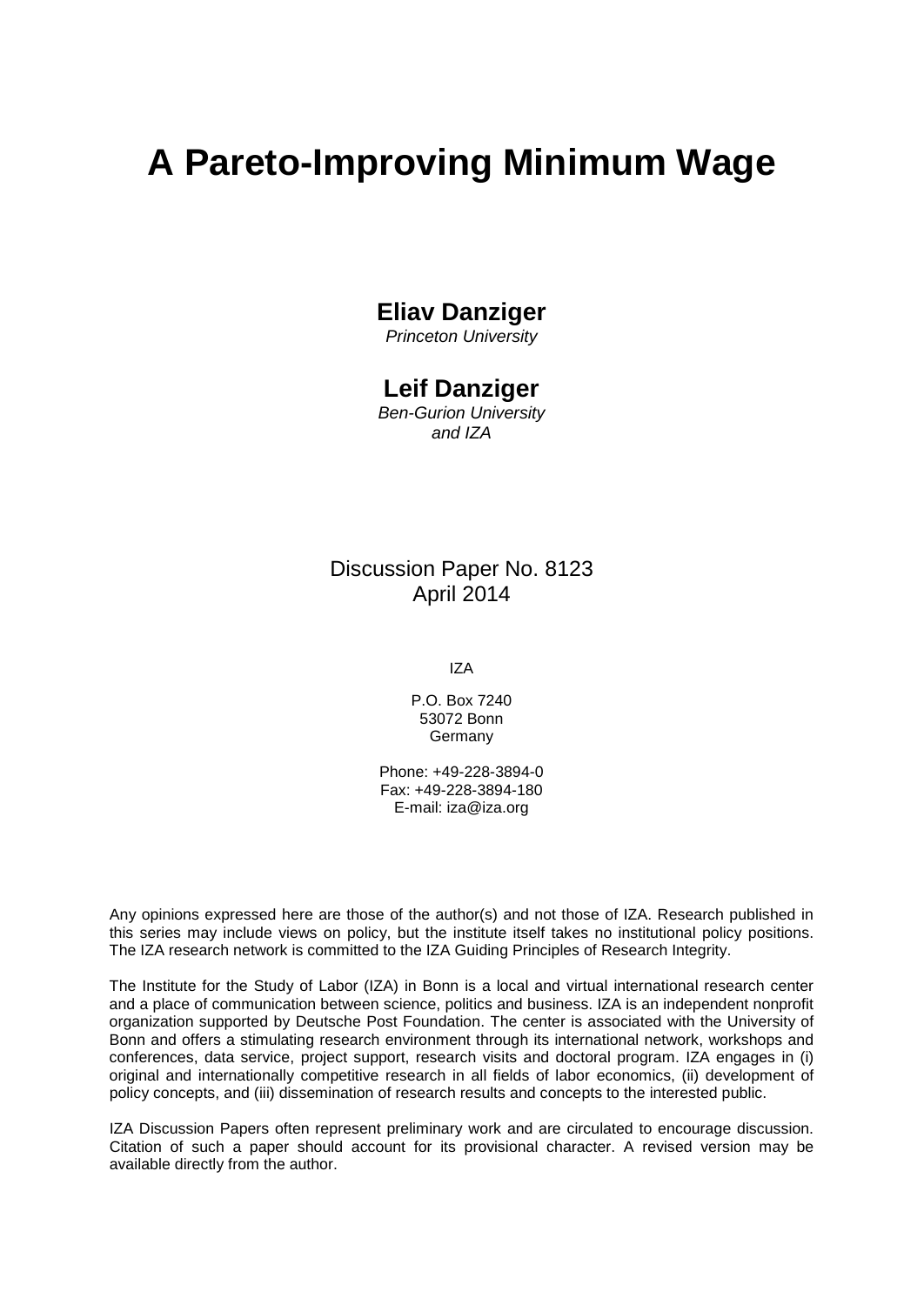IZA Discussion Paper No. 8123 April 2014

## **ABSTRACT**

### **A Pareto-Improving Minimum Wage[\\*](#page-1-0)**

This paper shows that a graduated minimum wage, in contrast to a constant minimum wage, can provide a strict Pareto improvement over what can be achieved with an optimal income tax. The reason is that a graduated minimum wage requires high-productivity workers to work more to earn the same income as low-productivity workers, which makes it more difficult for the former to mimic the latter. In effect, a graduated minimum wage allows the lowproductivity workers to benefit from second-degree price discrimination which increases their income.

JEL Classification: J30

Keywords: graduated minimum wage, Pareto improvement

Corresponding author:

Leif Danziger Department of Economics Ben-Gurion University Beer-Sheva 84105 Israel E-mail: [danziger@bgu.ac.il](mailto:danziger@bgu.ac.il)

\* We thank Pierre Cahuc for helpful comments.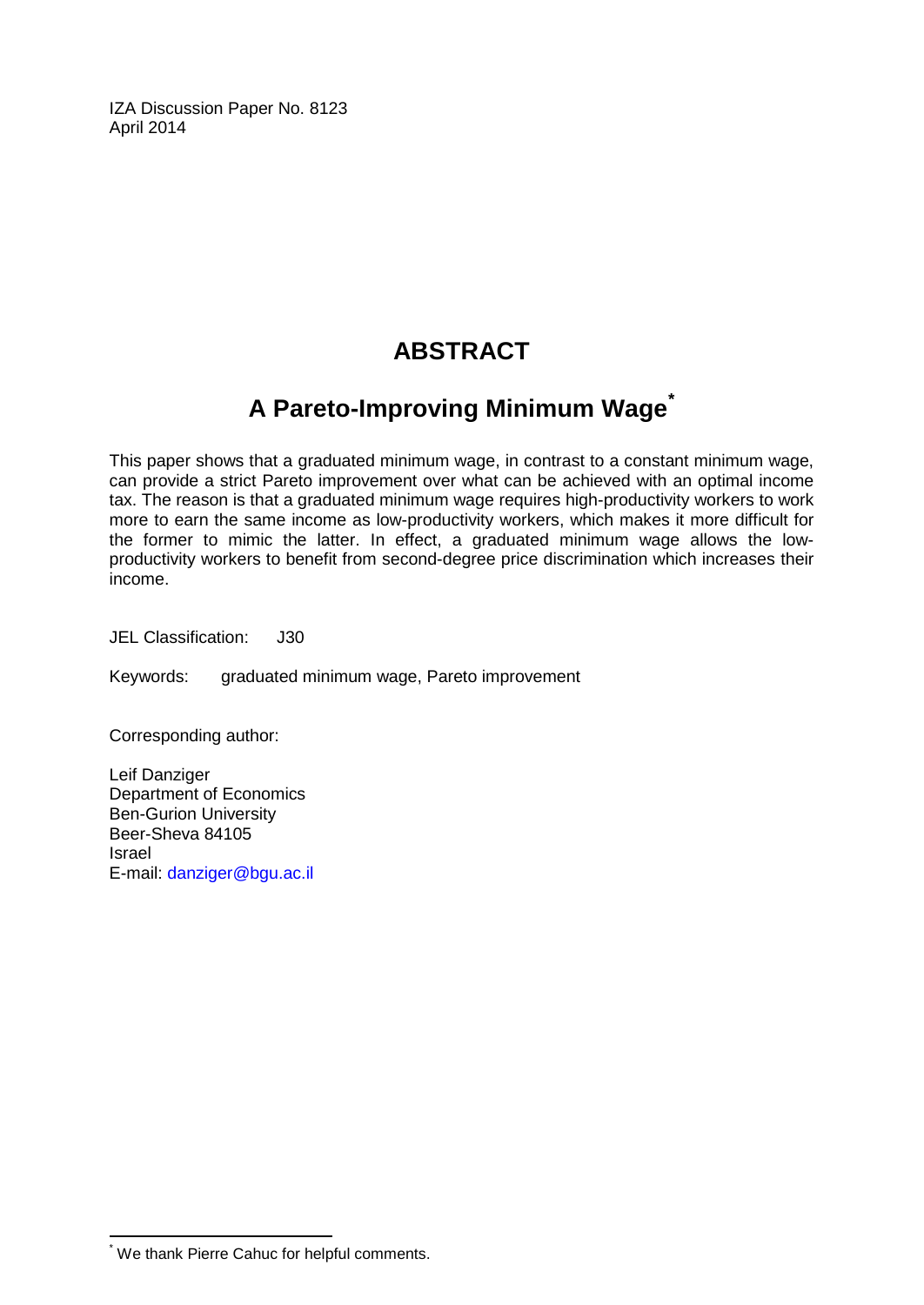#### 1 Introduction

In a competitive economy, a constant minimum wage cannot be used to make everyone better off and thereby provide a strict Pareto improvement over what can be achieved by an optimal income tax alone. Indeed, as shown by Allen (1987) and Guesnerie and Roberts (1987), a binding constant minimum wage would be counterproductive as it would reduce the hours of low-productivity workers. The reason is that the government could have attained the same lower working hours by an appropriately designed income tax alone, but has refrained from doing so. In other words, the power to set a constant minimum wage does not provide the government with an extra instrument to affect the feasible consumption-work bundles.

Subsequent papers have tried to justify the minimum wage by modifying the competitive framework and changing the objective to be to increase social welfare rather than to provide a strict Pareto improvement. Thus, if the government's social welfare function expresses a sufficiently strong taste for redistribution toward the less productive workers, combining a constant minimum wage with an optimal income tax may lead to an increase in social welfare under various circumstances. For example, if it forces some low-productivity workers to become unemployed (Marceau and Boadway, 1994); if it is combined with a welfare policy that obliges workers to accept job offers (Boadway and Cuff, 2001); if it prevents workers from signalling their earning ability (Blumkin and Sadka, 2005); or if workers with the highest disutilities of work are laid off first (Lee and Saez, 2012).

In the absence of optimal income taxation, a constant minimum wage may increase social welfare both in a competitive environment (Danziger, 2009a; and Lee and Saez,  $2012$ )<sup>1</sup> and in a monopsonistic environment (Robinson, 1933).<sup>2</sup> Since search frictions and informational asymmetries may lead to monopsonistic features, a constant minimum wage may be rationalized with other types of labor markets if income taxation is not optimal (Rebitzer

<sup>1</sup> See also Stewart and Swaffield (2008), De Fraja (1999), and Strobl and Walsh (2011).

<sup>2</sup> However, with optimal income taxation, monopsony cannot justify a constant minimum wage (Cahuc and Laroque, in press).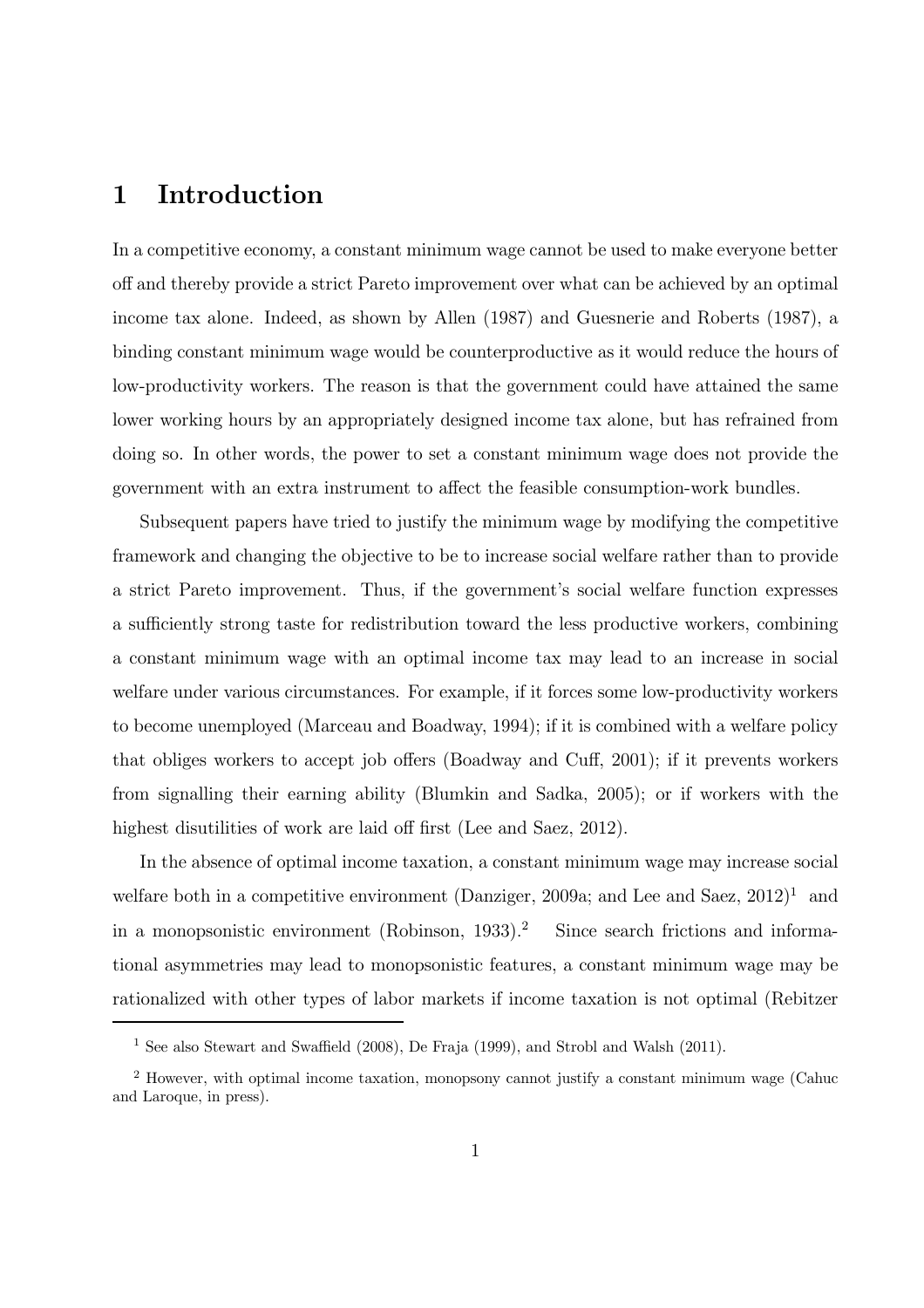and Taylor, 1995; Bhaskar and To, 1999; Cahuc et al., 2001; Bhaskar et al., 2002; Manning, 2003; Flinn, 2006; Hungerb¨uhler and Lehmann, 2009; and Basu et al., 2010). Additionally, politics, the power of unions, and cultural factors may affect the setting of the minimum wage (Sobel, 1999; Belot et al., 2007; Boeri and Burda, 2009; Brown, 2009; Checchi and Garcia-Penalosa, 2010; Aghion et al., 2011; and Boeri, 2012).

In the current paper we pursue a different path and provide a novel justification for the minimum wage without modifying the competitive framework or changing the objective function. Our approach is designed to be as close as possible to the standard competitive model with two types of workers and optimal income taxes (Stiglitz, 1982). As we will show, our minimum wage design can provide a strict Pareto improvement of the second-best optimum achievable with taxation alone.

There is an obvious dissonance between insisting on the minimum wage being constant while allowing for a nonlinear income tax schedule. Thus, in the spirit of the optimal income tax literature, this paper analyzes a graduated minimum wage that depends on the total employment of a firm's minimum-wage workers. We show that a graduated minimum wage severs the tight connection between the wage and a workers' marginal product, thereby providing a tool for compelling firms to hire low-productivity workers at a minimum wage that exceeds their marginal product.

A graduated minimum wage can be designed so that a high-productivity worker needs to work more hours in order to earn the same income as a low-productivity worker. This makes it less attractive for high-productivity workers to mimic the low-productivity workers by earning their income. Consequently, it is easier to distinguish between workers with different productivities, and therefore also to redistribute toward the less productive workers. We prove that even if the economy is initially in a second-best optimum with an optimal income tax, both with homogenous and heterogenous firms the introduction of a graduated minimum wage can benefit all individuals and thus constitute a strict Pareto improvement.

As pointed out by Guesnerie and Roberts (1987), there is an apparent informational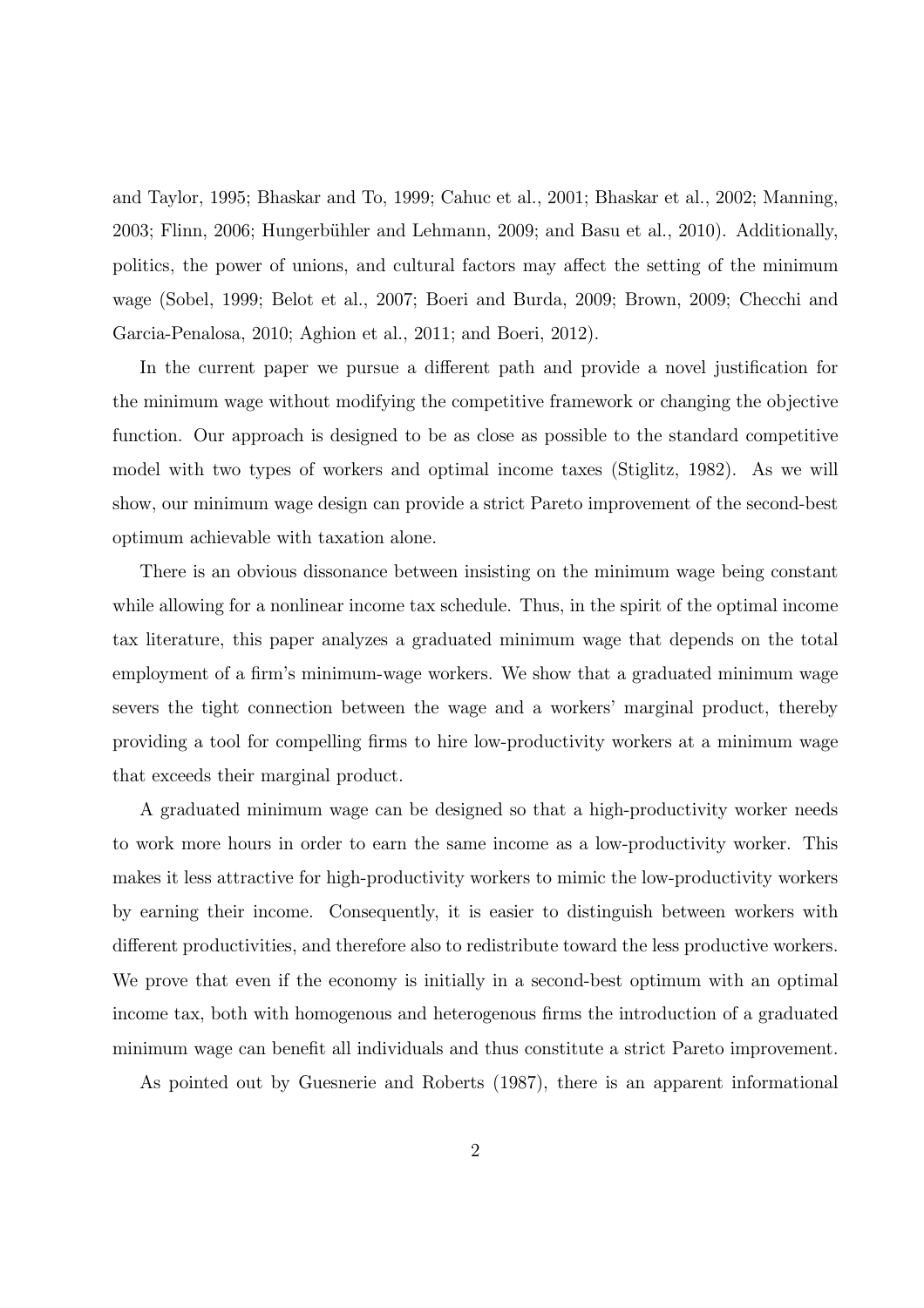inconsistency in assuming that while the government cannot observe the workers' wages (and hence condition taxes on wages), it can nevertheless enforce a minimum wage. However, Lee and Saez (2012, p. 746) argue that even though it may not be possible for the government to observe wages, enforcement of a minimum wage can be brought about by a system of audits triggered by worker complaints and hefty penalties for noncompliant firms.<sup>3</sup> Furthermore, as we show that there exists a graduated minimum wage schedule for which the intended minimum wage is less than the minimum wage at all but the intended working hours, a worker's complaint of being paid less than the specified minimum wage (given the firm's total employment of low-productivity workers) is equivalent to a complaint that the firm's total employment of low-productivity workers is improper (given the minimum wage).

Nevertheless, enforcement of a graduated minimum wage is likely to be more complicated and require more resources than enforcement of a constant minimum wage. However, other government programs also impose hour requirements that necessitate keeping track of the number of working hours and therefore encounter similar problems. For example, in the US, the Work Opportunity Tax Credit allows firms to claim tax credit equal to 25% of an eligible worker's first-year earnings if the individual works at least 120 hours, and equal to 40% of an eligible worker's first-year earnings if the individual works at least 400 hours. Similarly, the Welfare-to-Work Tax Credit provides firms with a tax credit of 35% of an eligible worker's first-year earnings and 50% of an eligible worker's second-year earnings if the individual works at least 400 hours.<sup>4</sup>

If the graduated minimum wage is differentiable, we show that a firm's marginal labor cost is less than the minimum wage. Effectively, therefore, firms are facing a downwardsloping labor supply of low-productivity workers so that these workers are employed more than they would be at a constant minimum wage equal to their marginal product. In other

<sup>&</sup>lt;sup>3</sup> Alternatively, it may be the case that a governmental enforcement agency can observe workers' wages, but that political or institutional constraints limit taxes to depend on only income.

<sup>4</sup> The issue of noncompliance is studied in Ashenfelter and Smith (1979), Weil (2005), and Danziger (2009b, 2010).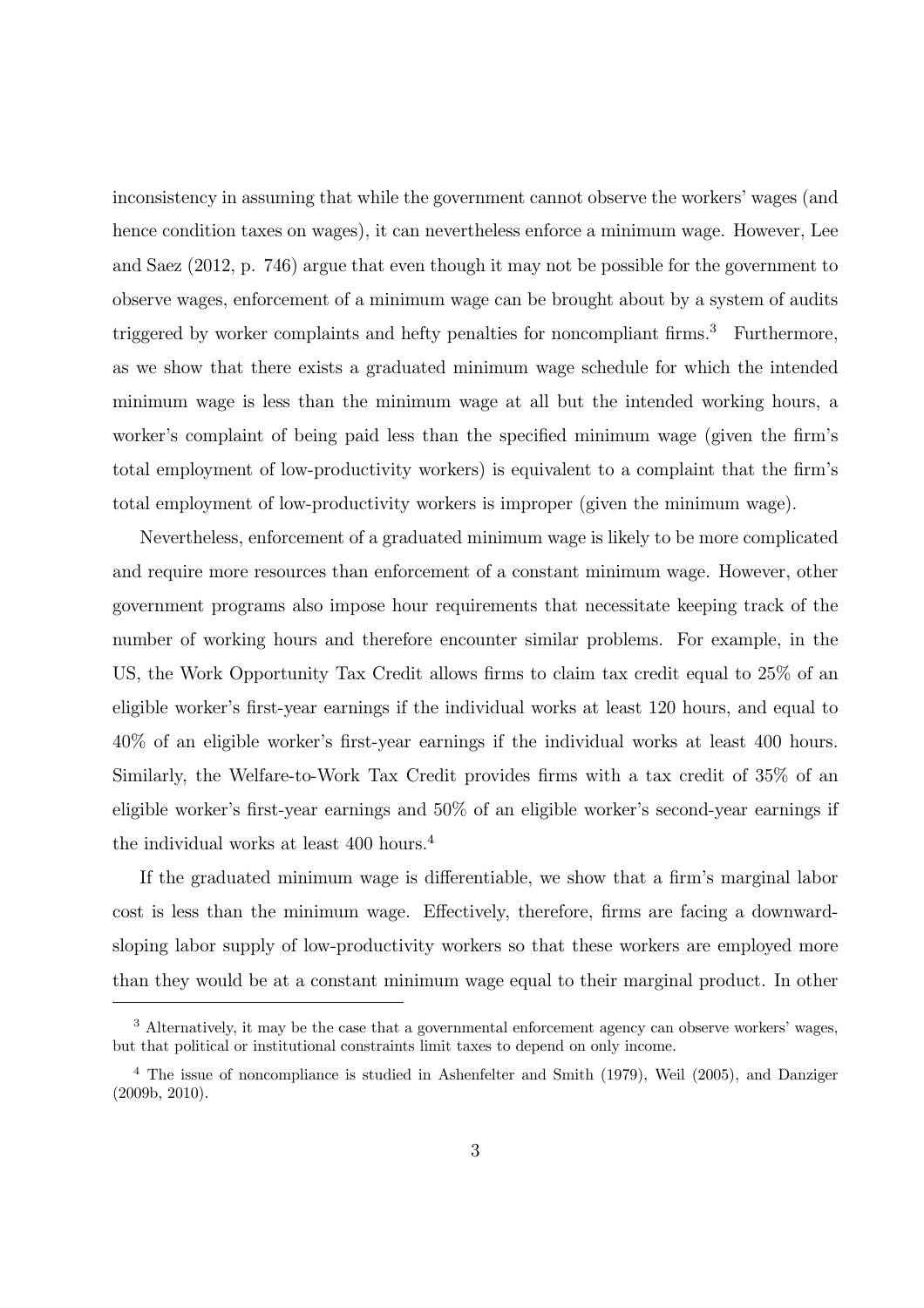words, the graduated minimum wage endows the workers with monopoly power that allows the practice of second-degree price discrimination which increases their income.

#### 2 The Standard Competitive Model with Taxes

We consider an economy with a single consumption good. There is a continuum of lowproductivity workers of measure  $n_1 > 0$  and a continuum of high-productivity workers of measure  $n_2 > 0$ . The workers share the same preferences and their utility function is  $U(c, h)$ , where  $c \geq 0$  is the worker's consumption and  $h \geq 0$  is the working hours. The utility function satisfies  $U_c > 0$ ,  $U_{cc} < 0$ ,  $U_h < 0$ ,  $U_{hh} \leq 0$ , and the agent monotonicity property, i.e.,  $hU_h/U_c$ is decreasing in h.

The economy also includes a unit continuum of homogenous firms. A firm's production function is  $f(\ell_1, \ell_2)$ , where  $\ell_1$  and  $\ell_2$  are the total working hours in the firm of the low- and high-productivity workers, respectively. The production functions satisfy  $f(0,0) = 0$  and exhibit decreasing returns to scale, a decreasing marginal product of the low-productivity workers, and an imperfect substitutability between the two types of workers (i.e., the isoquants are not straight lines). Due to a bias in the production functions in favor of the high-productivity workers and/or a large ratio of low- to high-productivity workers, in all relevant allocations a low-productivity worker's marginal product is less than that of a highproductivity worker. This justifies our classification of workers as having either low or high productivity.

The low- and high-productivity workers' competitive wages are  $w_1$  and  $w_2$ , respectively, where  $w_1 \, \langle \, w_2$ . Assuming that working hours are positive for both types of workers, the decreasing returns to scale imply that profits are positive in a competitive equilibrium, i.e.,  $f(\ell_1, \ell_2) - w_1 \ell_1 - w_2 \ell_2 > 0$ . The government taxes all profits away.<sup>5</sup> Also, we let  $(c_1, h_1)$ and  $(c_2, h_2)$  denote the consumption and working hours of the low- and high-productivity

<sup>&</sup>lt;sup>5</sup> We later discuss how the assumptions can be modified so that either profits are zero or belong to firm owners who are not fully taxed.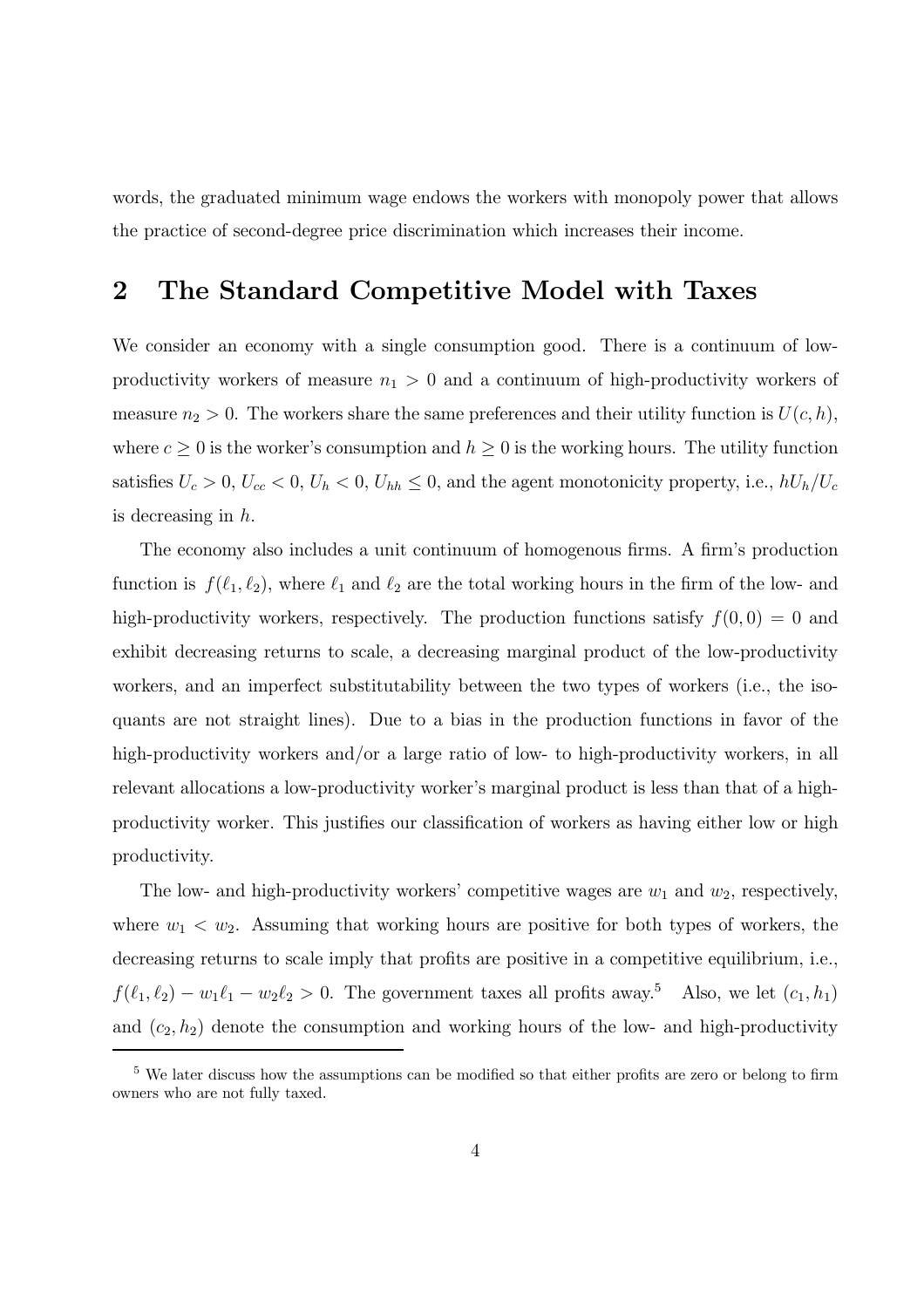workers, respectively, where  $h_1 \equiv \ell_1/n_1$  and  $h_2 \equiv \ell_2/n_2$ .

In addition to workers and firms, there is a government that wants to transfer consumption from the high- to the low-productivity workers (i.e.,  $c_1 - w_1 h_1 > c_2 - w_2 h_2$ ). As is standard in the tax literature, taxation is based on incomes and cannot depend directly on wages. Since this rules out a first-best allocation in which lump-sum taxation is based on productivity levels, the government chooses a second-best allocation by determining a nonlinear income tax that transfers consumption from the high- to the low-productivity workers. The government's choice has to satisfy the incentive-compatibility constraints that workers of one type cannot make themselves better off by choosing their working hours so that they earn the same income as workers of the other type. To write this formally, let a circumflex over a variable denote its value in a second-best optimum with nonlinear income taxes and redistribution toward the low-productivity workers, but without a minimum wage. Then the low- and high-productivity workers' incentive-compatibility constraints are

$$
U(\hat{c}_1, \hat{h}_1) \geq U\left(\hat{c}_2, \frac{\hat{w}_2 \hat{h}_2}{\hat{w}_1}\right), \tag{1}
$$

$$
U(\hat{c}_2, \hat{h}_2) \geq U\left(\hat{c}_1, \frac{\hat{w}_1 \hat{h}_1}{\hat{w}_2}\right),\tag{2}
$$

where  $\hat{w}_2 \hat{h}_2 / \hat{w}_1$  (resp.  $\hat{w}_1 \hat{h}_1 / \hat{w}_2$ ) are the hours that a low-productivity (resp. high-productivity) worker would have to work in order to reach a high-productivity (resp. low-productivity) worker's income. The agent monotonicity property implies that the incentive-compatibility constraint of the low-productivity workers (1) is slack in a second-best optimum, while that of the high-productivity workers  $(2)$  binds (Salanié, 2003).

The government's choice must also satisfy the resource constraint

$$
f(\hat{\ell}_1, \hat{\ell}_2) - n_1 \hat{c}_1 - n_2 \hat{c}_2 = R,\tag{3}
$$

where  $R$  is the government's exogenous spending need. In sum, in a second-best redistributive optimum the government maximizes  $U(c_1, h_1)$  subject to a given level of  $U(c_2, h_2)$  and the binding constraints (2) and (3).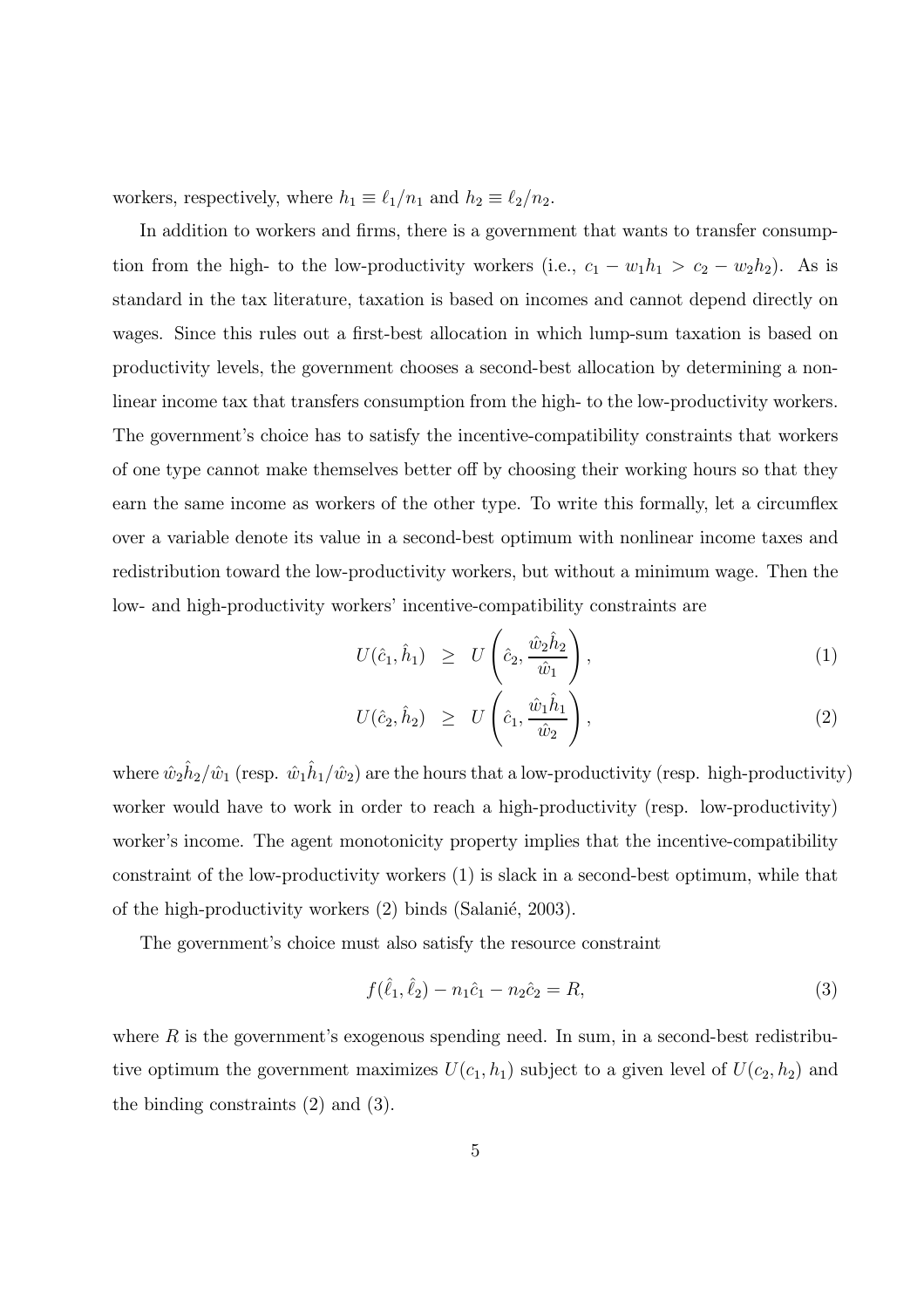#### 3 A Graduated Minimum Wage

Suppose that the low-productivity workers must be paid according to a graduated minimum wage schedule  $m(\ell_1)$  which would make the lowest wage a firm can pay a function of the total working hours of all the low-productivity workers employed in the firm. Since any potential minimum wage must be the lowest wage in the economy (even if never chosen),  $m(\ell_1)$  cannot exceed a high-productivity worker's wage for any  $\ell_1$ ; that is,  $m(\ell_1) \leq w_2$  for any  $\ell_1$ . Letting an asterisk indicate the value of a variable in an equilibrium with a graduated minimum wage, the low- and high-productivity workers' incentive-compatibility constraints become

$$
U(c_1^*, h_1^*) \geq U\left(c_2^*, \frac{w_2^* h_2^*}{w_1^*}\right), \tag{4}
$$

$$
U(c_2^*, h_2^*) \geq U\left(c_1^*, \frac{w_1^*h_1^*}{w_2^*}\right). \tag{5}
$$

Just as the income-tax function offers the workers a choice between different consumptionwork bundles, the graduated minimum wage offers the firms a choice between different minimum wage-hour bundles. With the optimal income tax one need only be concerned with determining the intended consumption-work bundles for the two types of workers (because all other bundles can be made arbitrarily unattractive). However, with the optimal graduated minimum wage one need be concerned not only with determining the intended minimum wage-hours bundle, but also with making sure that a firm's profit with that bundle is at least as high as the profit that can be attained with any other minimum wage-hours bundle. That is, a firm's choice of working hours of low- and high-productivity workers must satisfy the minimum wage constraint

$$
f(\ell_1^*, \ell_2^*) - m(\ell_1^*)\ell_1^* - w_2^* \ell_2^* \ge f(\ell_1, \ell_2) - m(\ell_1)\ell_1 - w_2^* \ell_2 \qquad \forall (\ell_1, \ell_2). \tag{6}
$$

Since a firm has the option of not producing by setting  $\ell_1 = \ell_2 = 0$  and hence earning zero profit, there exist working hours  $(\ell_1^*, \ell_2^*)$  for which a firm's profit is nonnegative and the minimum wage constraint is satisfied.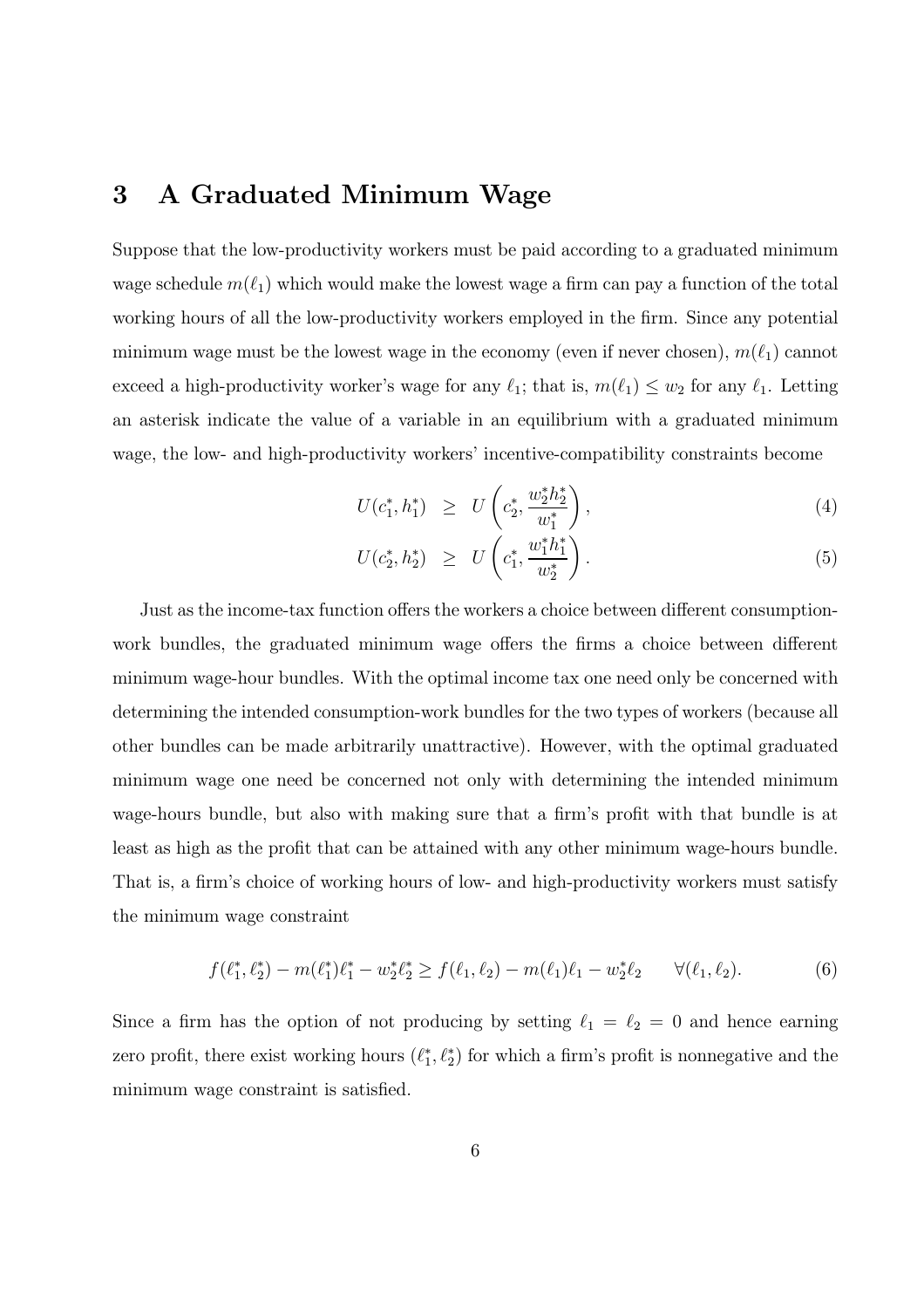The resource constraint becomes

$$
f(\ell_1^*, \ell_2^*) - n_1 c_1^* - n_2 c_2^* = R,\tag{7}
$$

and in an equilibrium the government's choice of a nonlinear income tax and a graduated minimum wage must satisfy the low- and the high-productivity workers' incentive-compatibility constraints (4) and (5), the firms' minimum wage constraint (6), and the resource constraint  $(7).$ 

We will now show that even if the economy is initially in a second-best optimum with a nonlinear income tax that redistributes toward the less productive workers, the introduction of a graduated minimum wage can achieve a strict Pareto improvement:

**Proposition 1:** With homogenous firms a graduated minimum wage can provide a strict Pareto improvement of a second-best optimum with nonlinear income taxation that redistributes consumption toward the less productive workers.

**Proof:** In three steps we construct a graduated minimum wage that increases the utility of all workers in equilibrium.

Step 1: A Graduated Minimum Wage that Leaves the Utility of All Workers Unchanged Suppose that the graduated minimum wage be given by

$$
m(\ell_1) = \begin{cases} \hat{w}_1 + \alpha & \text{for } \ell_1 = \hat{\ell}_1, \\ \hat{w}_2 & \text{for } \ell_1 \neq \hat{\ell}_1, \end{cases}
$$

where  $0 < \alpha < \hat{w}_2 - \hat{w}_1$ . That is, the wage is  $\alpha$  higher than  $\hat{w}_1$  at the same total hours of low-productivity workers as in the second-best allocation with only nonlinear income taxes, and  $\hat{w}_2 - \hat{w}_1$  higher than  $\hat{w}_1$  at all other hours.

Let the intended consumption-work bundle for the low-productivity workers remain unchanged, which requires that their tax payment increases by  $\alpha \hat{h}_1$ . Also, let the intended consumption-work bundle for the high-productivity workers remain unchanged, which requires that the income tax when earning  $\hat{w}_2 \hat{h}_2$  be unchanged. The low-productivity workers'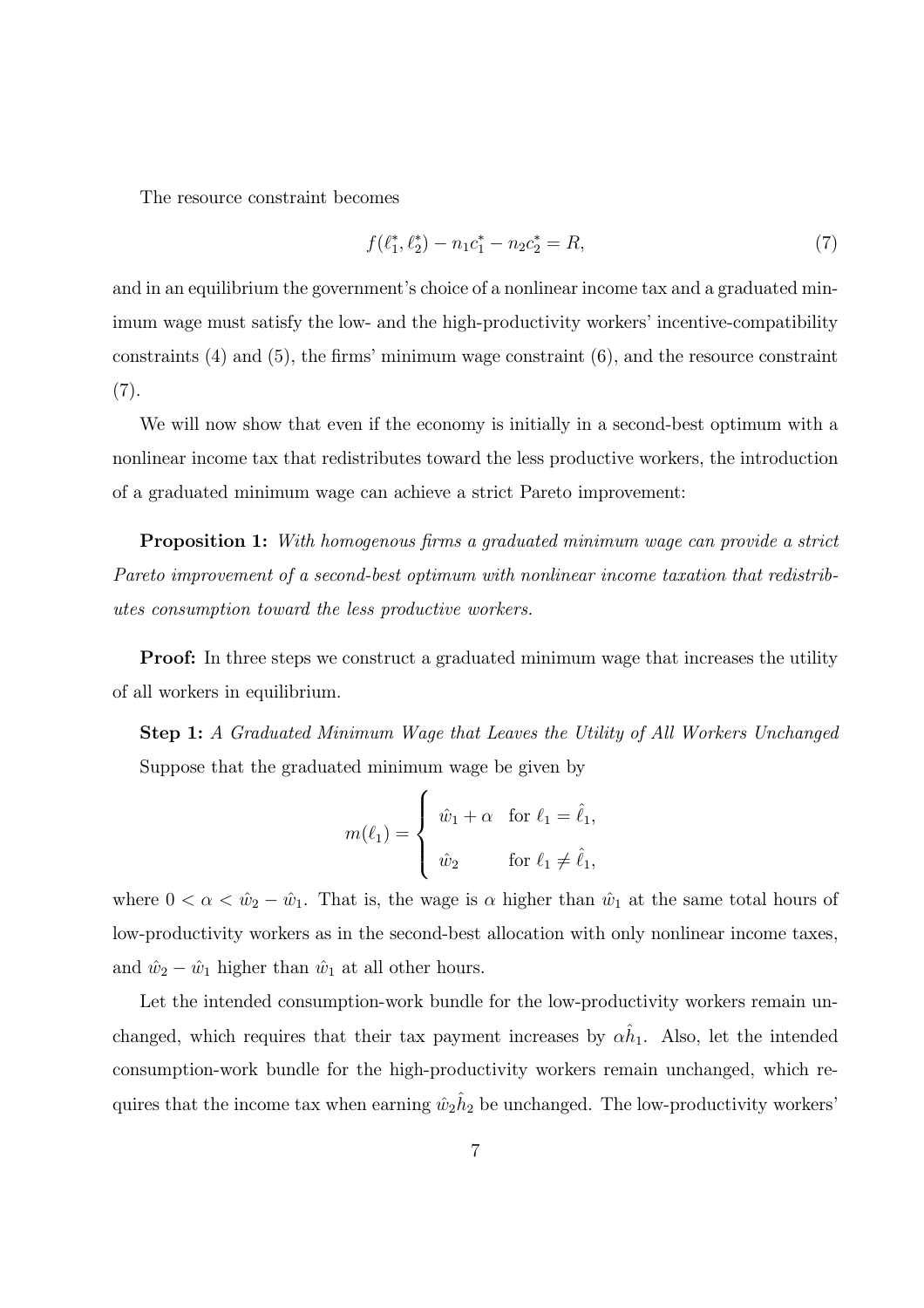incentive-compatibility constraint (4) will then be the same as (1) with  $\hat{w}_1 + \alpha$  substituted for  $\hat{w}_1$ , and it will remain slack if  $\alpha$  is small enough; that is,

$$
U(\hat{c}_1, \hat{h}_1) > U\left(\hat{c}_2, \frac{\hat{w}_2 \hat{h}_2}{\hat{w}_1 + \alpha}\right).
$$
\n
$$
(8)
$$

The high-productivity workers have to work more in order to earn the income of the low-productivity workers. Therefore, their incentive-compatibility constraint (5) will be the same as (2) with  $\hat{w}_1 + \alpha$  substituted for  $\hat{w}_1$ . As the right-hand-side of (2) decreases, their incentive-compatibility constraint is loosened and will be slack; that is

$$
U(\hat{c}_2, \hat{h}_2) > U\left[\hat{c}_1, \frac{(\hat{w}_1 + \alpha)\hat{h}_1}{\hat{w}_2}\right].
$$
\n(9)

If it were the case that  $\alpha = 0$  so that  $m(\hat{\ell}_1) = \hat{w}_1$ , but  $m(\ell_1) = \hat{w}_2$  for  $\ell_1 \neq \hat{\ell}_1$ , then the left-hand-side of the minimum wage constraint (6) would equal a firm's profit in the absence of a minimum wage, while the right-hand-side for any  $\ell_1 \neq \hat{\ell}_1$  would be less since the hourly wage of low-productivity workers have increased from  $\hat{w}_1$  to  $\hat{w}_2$  for any  $\ell_1 \neq \hat{\ell}_1$ . The constraint would therefore hold with a strict inequality for all  $(\ell_1, \ell_2)$  with  $\ell_1 \neq \ell_1$ . In reality, though, the intended minimum wage exceeds  $\hat{w}_1$  by  $\alpha > 0$  so that a firm's profit at  $(\hat{\ell}_1, \hat{\ell}_2)$  decreases by  $\alpha \hat{\ell}_1$ . However, for a sufficiently small  $\alpha$  and any given  $\ell_1 > 0$  we have that  $\alpha \hat{\ell}_1 < (\hat{w}_2 - \hat{w}_1)\ell_1$  so that for small  $\alpha$ 's the left-hand-side of the minimum wage constraint (6) is less than the right-hand-side for all  $(\ell_1, \ell_2)$  with  $\ell_1 \neq \hat{\ell}_1$ . This implies that for a sufficiently small  $\alpha$  the minimum wage constraint becomes slack and a firm's profit is positive; that is

$$
f(\hat{\ell}_1, \hat{\ell}_2) - (\hat{w}_1 + \alpha)\hat{\ell}_1 - \hat{w}_2\hat{\ell}_2 > f(\ell_1, \ell_2) - \hat{w}_2\ell_1 - \hat{w}_2\ell_2 \qquad \forall (\ell_1, \ell_2). \tag{10}
$$

In actuality, therefore, the graduated minimum wage compels the firms to pay low-productivity workers more than the competitive wage while preventing them from shrinking the labor input of these workers.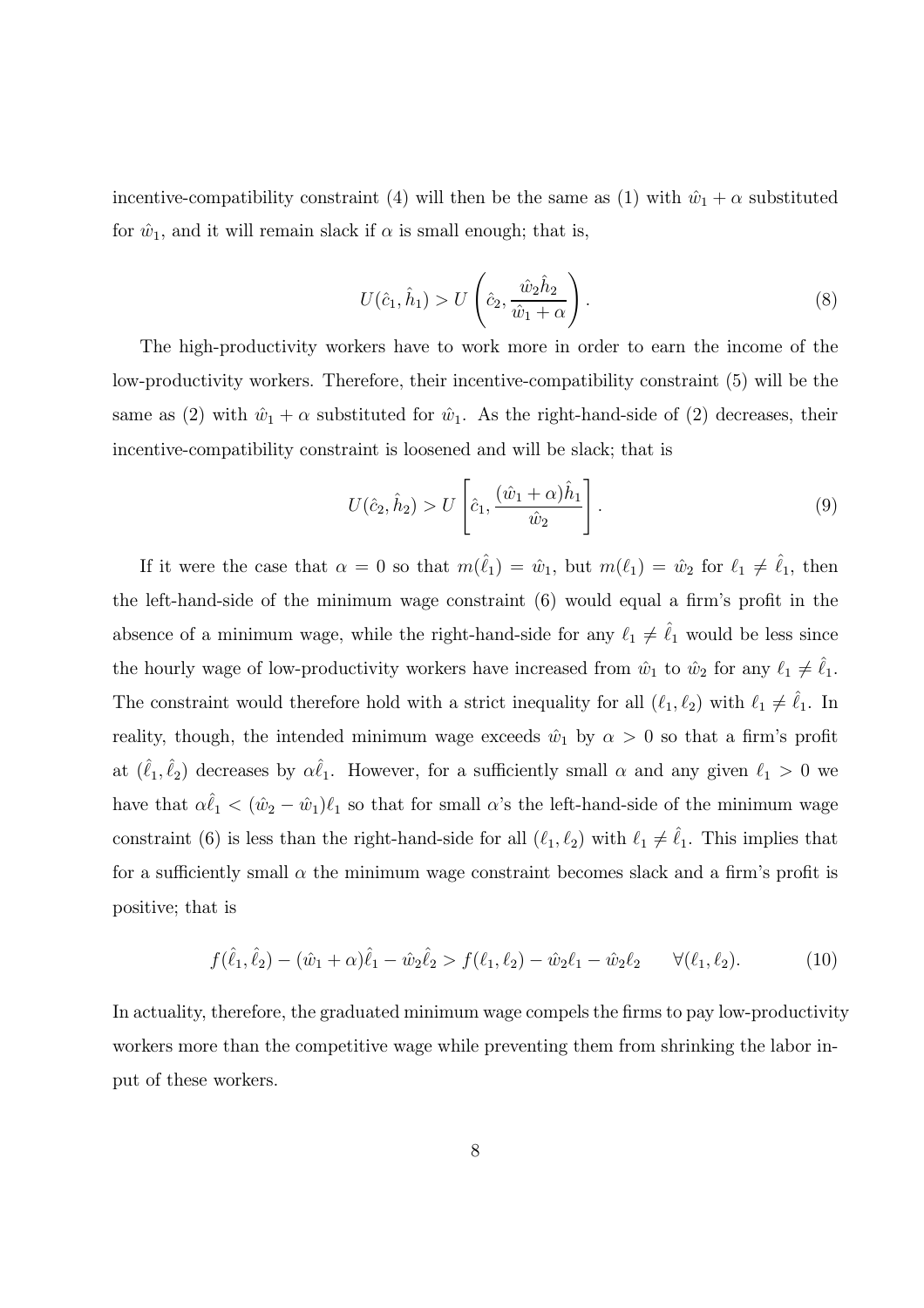Since the workers' consumption and working hours do not change, the resource constraint will not be affected. As a result, the graduated minimum wage schedule detailed above leads to an equilibrium in which the incentive-compatibility constraints of both low- and highproductivity workers as well as the minimum wage constraint are slack. Nonetheless, the consumption and working hours of each type of worker, and hence their utilities, will be the same as in a second-best optimum with nonlinear income taxes and redistribution toward the low-productivity workers.

Step 2: A Graduated Minimum Wage Increasing the Utility of Low-Productivity Workers In a second-best optimum with nonlinear income taxes and redistribution toward the lowproductivity workers, their marginal rate of substitution between consumption and leisure will be less than their marginal product (see Appendix). Therefore, the low-productivity workers would benefit if their working hours were increased and they would get to consume all the additional production. One implication is that there exists an increase in each lowproductivity worker's hours  $\gamma > 0$  such that  $U(\hat{c}_1 + \delta, \hat{h}_1 + \gamma) > U(\hat{c}_1, \hat{h}_1)$ , where  $\delta \equiv$  $[f(\hat{\ell}_1+n_1\gamma,\hat{\ell}_2)-f(\hat{\ell}_1,\hat{\ell}_2)]/n_1$ . Here,  $n_1\gamma$  is the increase in the total working hours of lowproductivity workers in a firm (because there is a unit continuum of firms) and  $n_1\delta$  is the corresponding increase in the output.

We now let the graduated minimum wage for  $\hat{\ell}_1 + n_1 \gamma$  working hours of low-productivity workers in a firm be equal to  $[(\hat{w}_1 + \alpha)\hat{h}_1 + \delta]/(\hat{h}_1 + \gamma)$ , and the income tax when earning  $m(\hat{\ell}_1+n_1\gamma)(\hat{h}_1+\gamma)=(\hat{w}_1+\alpha)\hat{h}_1+\delta$  be such that the low-productivity workers' consumption is  $\hat{c}_1+\delta$ . We also let the high-productivity workers' income tax be adjusted such that if their wage changes to  $\tilde{w}_2 \equiv \partial f(\hat{\ell}_1 + n_1 \gamma, \hat{\ell}_2)/\partial \hat{\ell}_2$ , then their consumption and working hours remain unchanged. Finally, we let the graduated minimum wage be equal to  $\tilde{w}_2$  for  $\ell_1 \neq \hat{\ell}_1 + n_1 \gamma$ .

The low- and high-productivity workers' incentive-compatibility constraints are

$$
U(\hat{c}_1 + \delta, \hat{h}_1 + \gamma) \geq U\left[\hat{c}_2, \frac{\tilde{w}_2 \hat{h}_2}{m(\hat{\ell}_1 + n_1 \gamma)}\right],
$$
\n(11)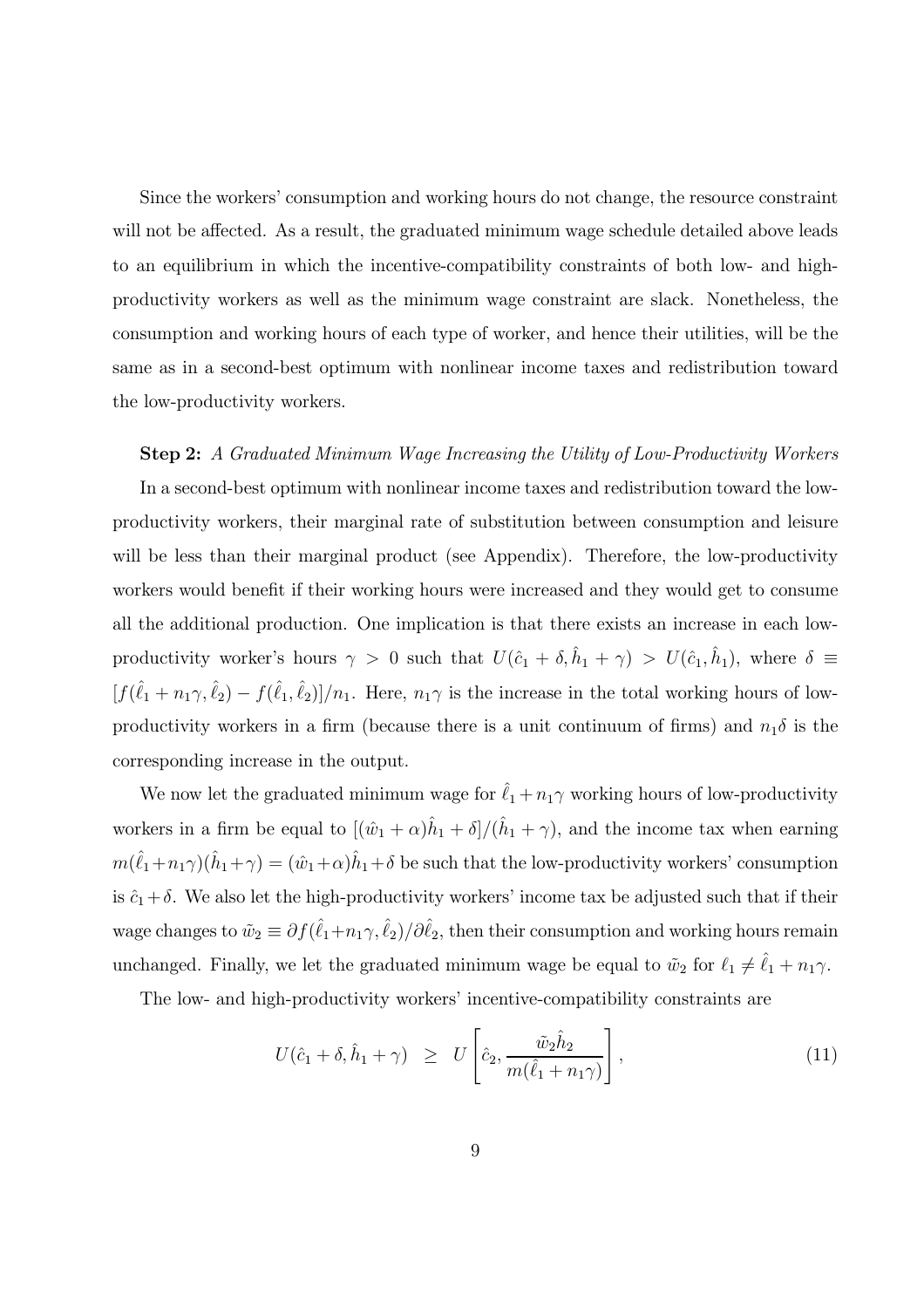$$
U(\hat{c}_2, \hat{h}_2) \geq U\left[\hat{c}_1 + \delta, \frac{(\hat{w}_1 + \alpha)\hat{h}_1 + \delta}{\tilde{w}_2}\right],\tag{12}
$$

and the minimum wage constraint is

$$
f(\hat{\ell}_1 + n_1\gamma, \hat{\ell}_2) - m(\hat{\ell}_1 + n_1\gamma)\hat{\ell}_1 - \tilde{w}_2\hat{\ell}_2 \ge f(\ell_1, \ell_2) - \tilde{w}_2\ell_1 - \tilde{w}_2\ell_2 \qquad \forall (\ell_1, \ell_2). \tag{13}
$$

Since the constraints (11), (12), and (13) would be identical to (8), (9), and (10) for  $\gamma =$  $\delta = 0$ , and the latter are slack, there exist positive values of  $\gamma$  for which (11), (12), and (13) are also slack. The resource constraint would also be satisfied. Hence, there is a graduated minimum wage leading to an equilibrium in which the low-productivity workers's utility increases while the high-productivity workers' utility remains unchanged.

#### Step 3: A Graduated Minimum Wage that Increases the Utility of All Workers

Consider a value of  $\gamma$  for which (11), (12), and (13) are slack. The fact that the lowproductivity workers gain and the high-productivity workers are indifferent implies that there exists a small  $\epsilon > 0$  such that if, for the same intended minimum wage as in step 2, the low-productivity workers' consumption is reduced from  $\hat{c}_1 + \delta$  to  $\hat{c}_1 + (1 - \epsilon)\delta$  and the high-productivity workers' consumption is increased from  $\hat{c}_2$  to  $\hat{c}_2 + \epsilon \delta n_1/n_2$ , then:

- both the low-productivity workers' utility  $U[\hat{c}_1+(1-\epsilon)\delta, \hat{h}_1+\gamma]$  and the high-productivity workers' utility  $U(\hat{c}_2 + \epsilon \delta n_1/n_2, \hat{h}_2)$  will be higher than in the second-best optimum with nonlinear income taxes and redistribution toward the low-productivity workers;
- both the low- and the high-productivity workers' incentive-compatibility constraints will be slack, i.e.,

$$
U[\hat{c}_1 + (1 - \epsilon)\delta, \hat{h}_1 + \gamma] > U\left[\hat{c}_2 + \frac{\epsilon \delta n_1}{n_2}, \frac{\tilde{w}_2 \hat{h}_2}{m(\hat{\ell}_1 + n_1\gamma)}\right],
$$
  

$$
U\left(\hat{c}_2 + \frac{\epsilon \delta n_1}{n_2}, \hat{h}_2\right) > U\left[\hat{c}_1 + (1 - \epsilon)\delta, \frac{(\hat{w}_1 + \alpha)\hat{h}_1 + \delta}{\tilde{w}_2}\right];
$$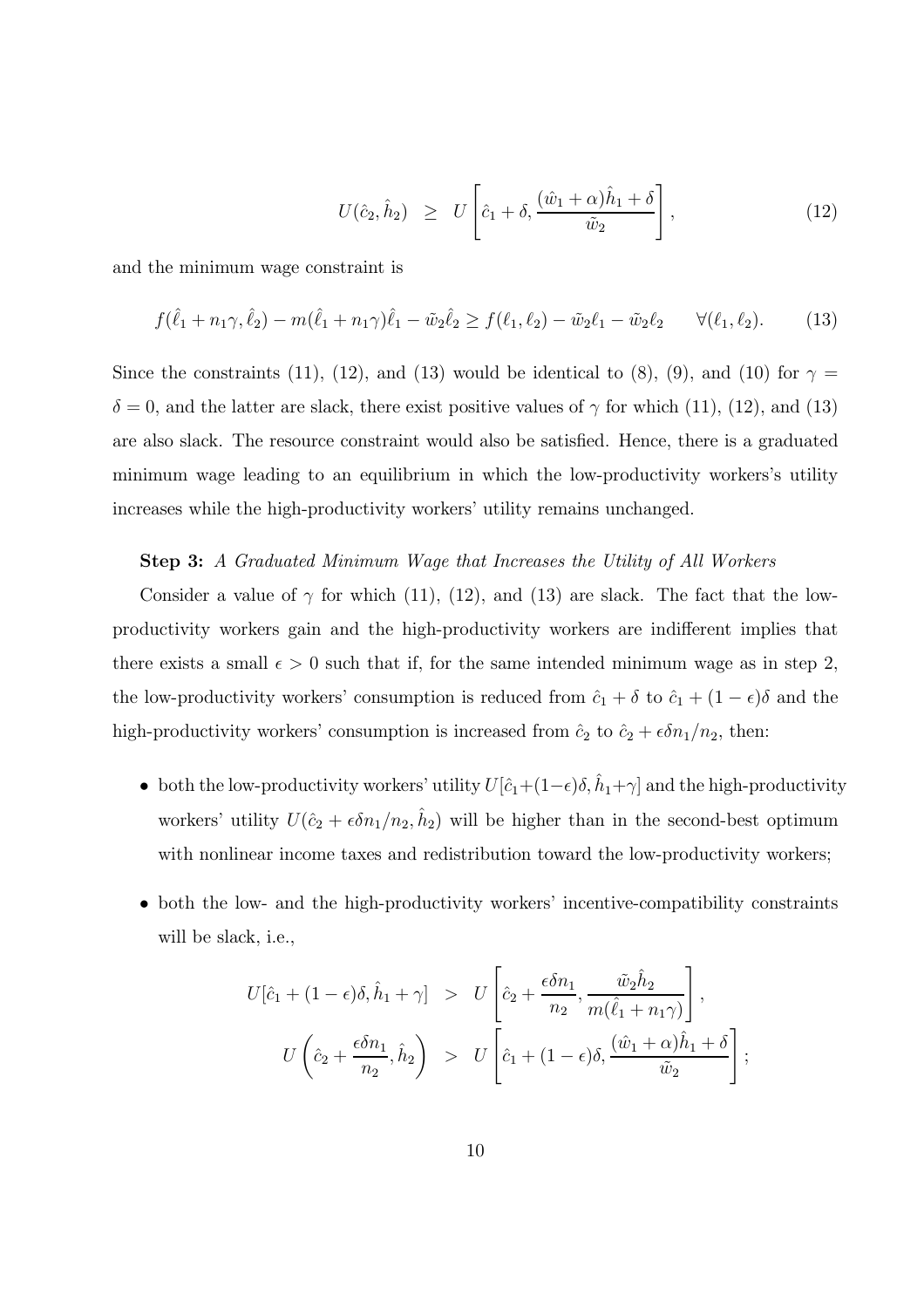• the minimum wage constraint will be slack, i.e.,

$$
f(\hat{\ell}_1 + n_1\gamma, \hat{\ell}_2) - m(\hat{\ell}_1 + n_1\gamma)(\hat{\ell}_1 + n_1\gamma) - \tilde{w}_2\hat{\ell}_2 > f(\ell_1, \ell_2) - \tilde{w}_2\ell_1 - \tilde{w}_2\ell_2 \qquad \forall (\ell_1, \ell_2).
$$

Since the resource constraint continues to hold, we have proved that there exists an equilibrium with the graduated minimum wage

$$
m(\ell_1) = \begin{cases} w_1^* & \text{for } \ell_1 = \ell_1^*, \\ \tilde{w}_2 & \text{for } \ell_1 \neq \ell_1^*, \end{cases}
$$

where  $w_1^* = [(\hat{w}_1 + \alpha)\hat{h}_1 + \delta]/(\hat{h}_1 + \gamma)$ . In this equilibrium,  $c_1^* = \hat{c}_1 + (1 - \epsilon)\delta$ ;  $h_1^* = \hat{h}_1 + \gamma$ ;  $c_2^* = \hat{c}_2 + \epsilon \delta n_1/n_2$ ;  $h_2^* = \hat{h}_2$ ; and  $w_2^* = \tilde{w}_2$ . All workers obtain a higher utility than in the second-best optimum with only nonlinear income taxes and redistribution toward the low-productivity workers. This completes the proof.  $\Box$ 

As the construction of the proof of Proposition 1 shows, a strict Pareto improvement is possible because a graduated minimum wage is more efficacious than income taxes in directing resources to the low-productivity workers. Specifically, the graduated minimum wage funnels more of the firms' revenues to the low-productivity workers, thereby raising their pretax income without affecting that of the high-productivity workers (see step 1 of the proof). High-productivity workers will then have to work more in order to earn the same pretax income as low-productivity workers, and this mitigates the high-productivity workers' incentive-compatibility constraint. Consequently, the graduated minimum wage makes it easier for the government to distinguish between the low- and high-productivity workers, which facilitates a strict Pareto improvement.

The graduation of the minimum wage is essential for achieving a strict Pareto improvement, as Allen (1987) and Guesnerie and Roberts (1987) have shown that a constant minimum wage cannot do so. This is because, on the one hand, a constant minimum wage that does not exceed the competitive wage is ineffectual, while, on the other, a constant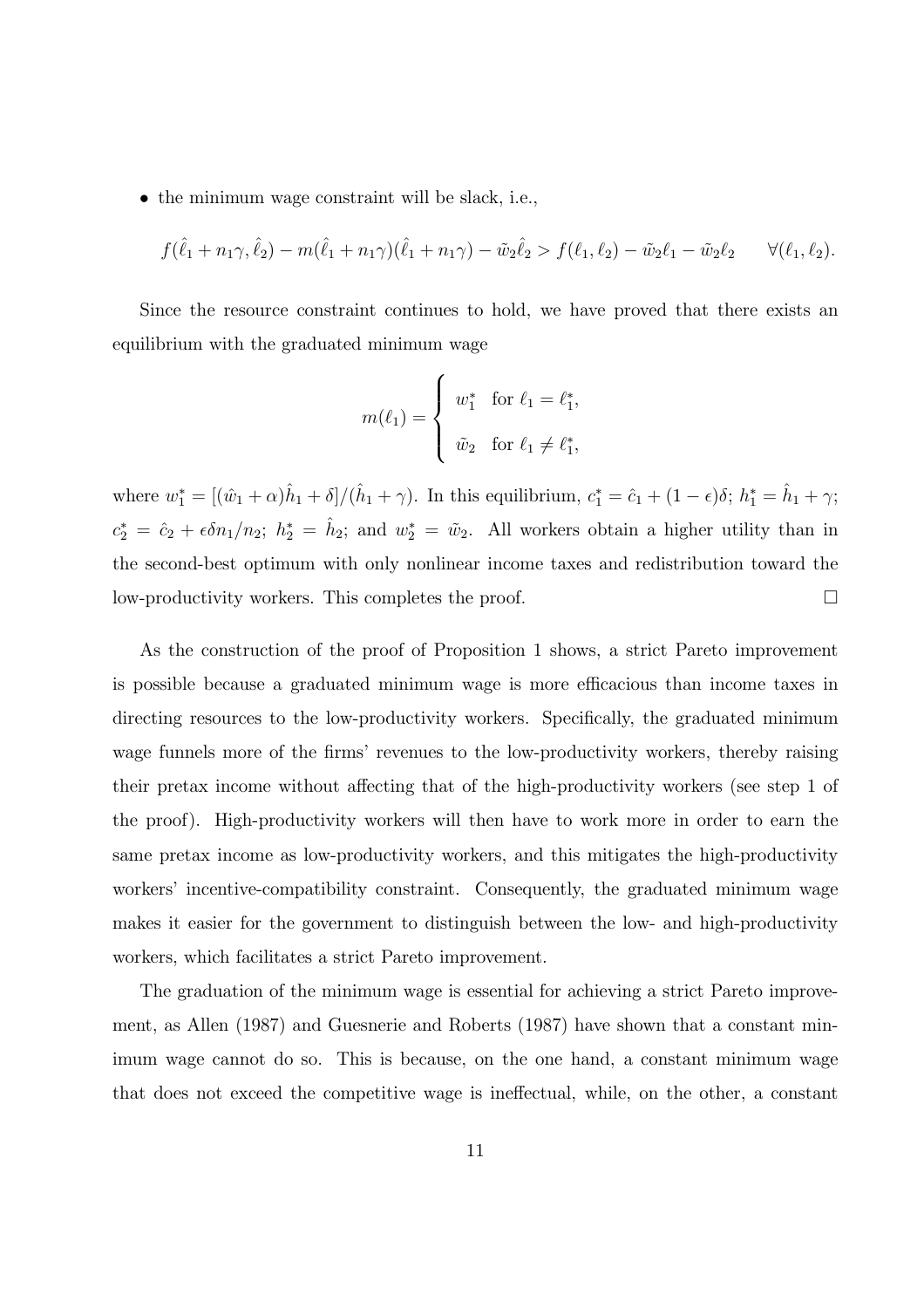minimum wage that does exceed the competitive wage will reduce the working hours of the low-productivity workers. However, the same lower working hours could also have been obtained with a nonlinear income tax alone. The fact that the government has chosen not to do so reveals that it would be deleterious.

Our model assumes that the measure of firms is given and hence that there is no free entry. Together with the decreasing returns to scale and the absence of a fixed cost of production, this implies that firms earn positive profits in a second-best optimum with nonlinear taxation. These profits are fully taxed by the government, and when moving to an equilibrium with a graduated minimum wage, the graduated minimum wage is instrumental in transferring part of the profits to the low-productivity workers while the government continues to fully tax the remaining profits. Indeed, a key ingredient in the Pareto-improving mechanism is that firms can pay the low-productivity workers more than their marginal product without losing money.

If the assumption that the measure of firms is given and hence that firms earn positive profits is a concern, one could alternatively assume that the measure of firms is not given but that production involves a fixed cost. With decreasing returns to scale, firms would enter until the profits are driven down to zero in a second-best optimum with nonlinear taxation, and the economy's resource constraint would be modified by subtracting the firms' fixed costs on the left-hand side of the constraint. The government could introduce a graduated minimum wage in the same way as in the proof of Proposition 1. This would then also involve subsidizing any active firm with an amount equal to how much extra the firm is obliged to pay the low-productivity workers due to the graduated minimum wage, with the government financing the subsidies by increased taxation in the same way as it would finance an increase in its exogenous spending need for any other reason.<sup>6</sup> This would leave the measure of firms unchanged as their profits would remain equal to zero. Accordingly, with free entry

<sup>6</sup> Government subsidy to firms can take various forms including active labor market programs (such as the Work Opportunity Tax Credit and the Welfare-to-Work Tax Credit mentioned in the introduction), guaranteed loans, start-up grants, farm subsidies, R&D support, and preferential tax treatments.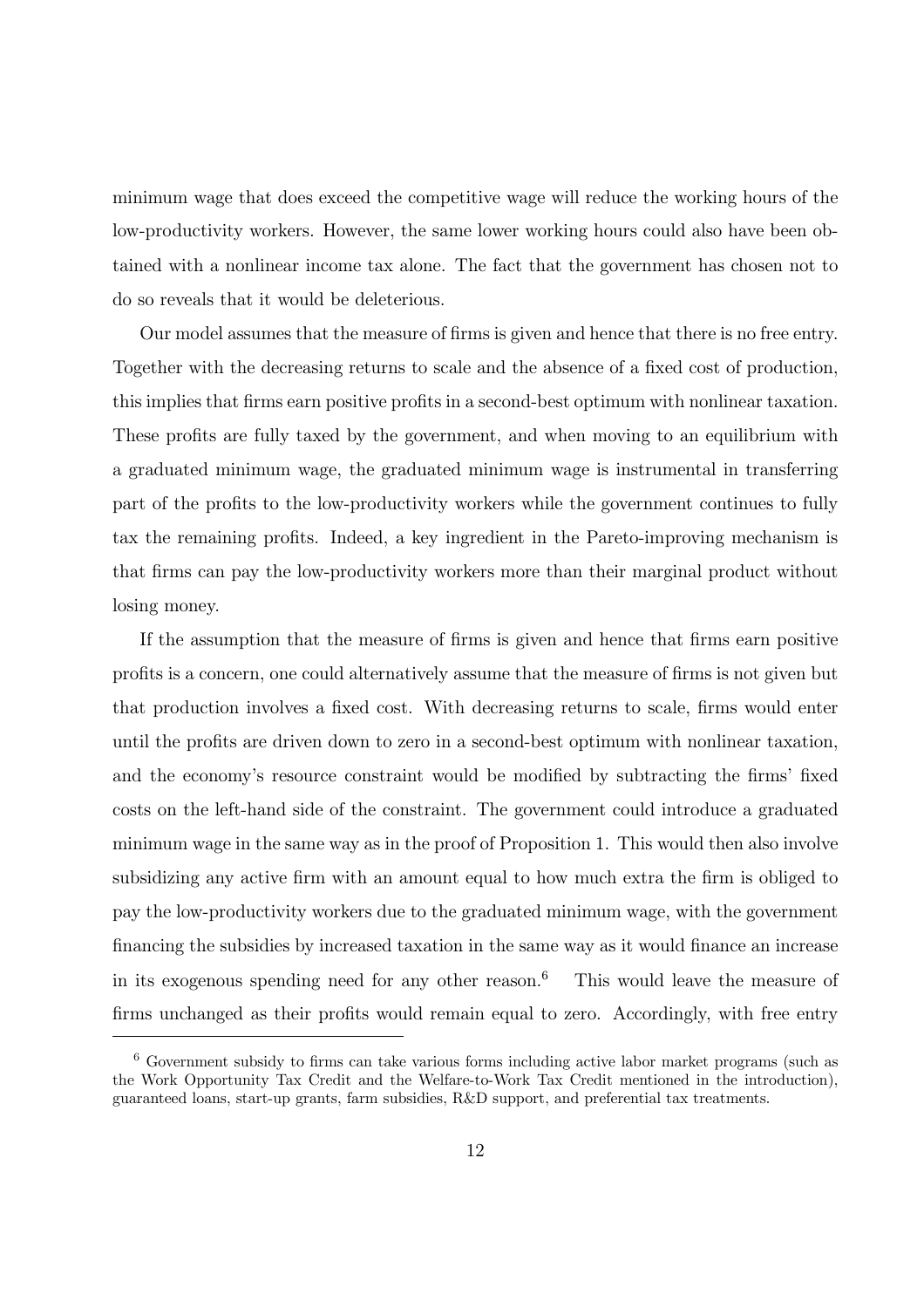of firms and a fixed cost of production, introducing a graduated minimum wage together with a subsidy to active firms is equivalent to introducing a graduated minimum wage when the measure of firms is given, there is no fixed cost of production, and the government's spending need is raised by an amount equal to the subsidies. It follows that Proposition 1 would hold also in a case with free entry of firms, fixed cost of production, and subsidies to active firms.<sup>7</sup>

If one keeps the assumption of a given measure of firms earning positive profits, the full taxation of the profits is important since there is then no need to worry about firm owners. However, instead of full taxation of profits, one could assume that only profits above the normal level are taxed away. The resource constraint for the economy would then be modified by adding the normal profit to the government's exogenous spending need, and Proposition 1 would state that a graduated minimum wage can provide a strict Pareto improvement for the workers while leaving the firm owners no worse off. By applying a similar argument as in step 3 of the proof of Proposition 1, the proposition could be generalized to state that there exists a graduated minimum wage which can provide a strict Pareto improvement for both the workers and the firm owners.

### 4 A Continuous Piecewise Differentiable Graduated Minimum Wage

In our formulation until now, the graduated minimum wage is not continuous at the intended working hours of the low-productivity workers (since it equals  $[(\hat{w}_1 + \alpha)\hat{h}_1 + \delta]/(\hat{h}_1 + \gamma)$  for the intended working hours and equals  $\tilde{w}_2$  for other working hours). To shed further light on the source of the strict Pareto improvement, assume now that the minimum wage schedule, which we still write as  $m(\ell_1)$ , is locally differentiable at the intended working hours of the

<sup>7</sup> One could also avoid positive profits and have Proposition 1 hold by assuming constant-returns-to-scale and no fixed cost, together with a tax-financed government subsidy to active firms equaling the extra amount the graduated minimum wage forces the firms to pay the low-productivity workers.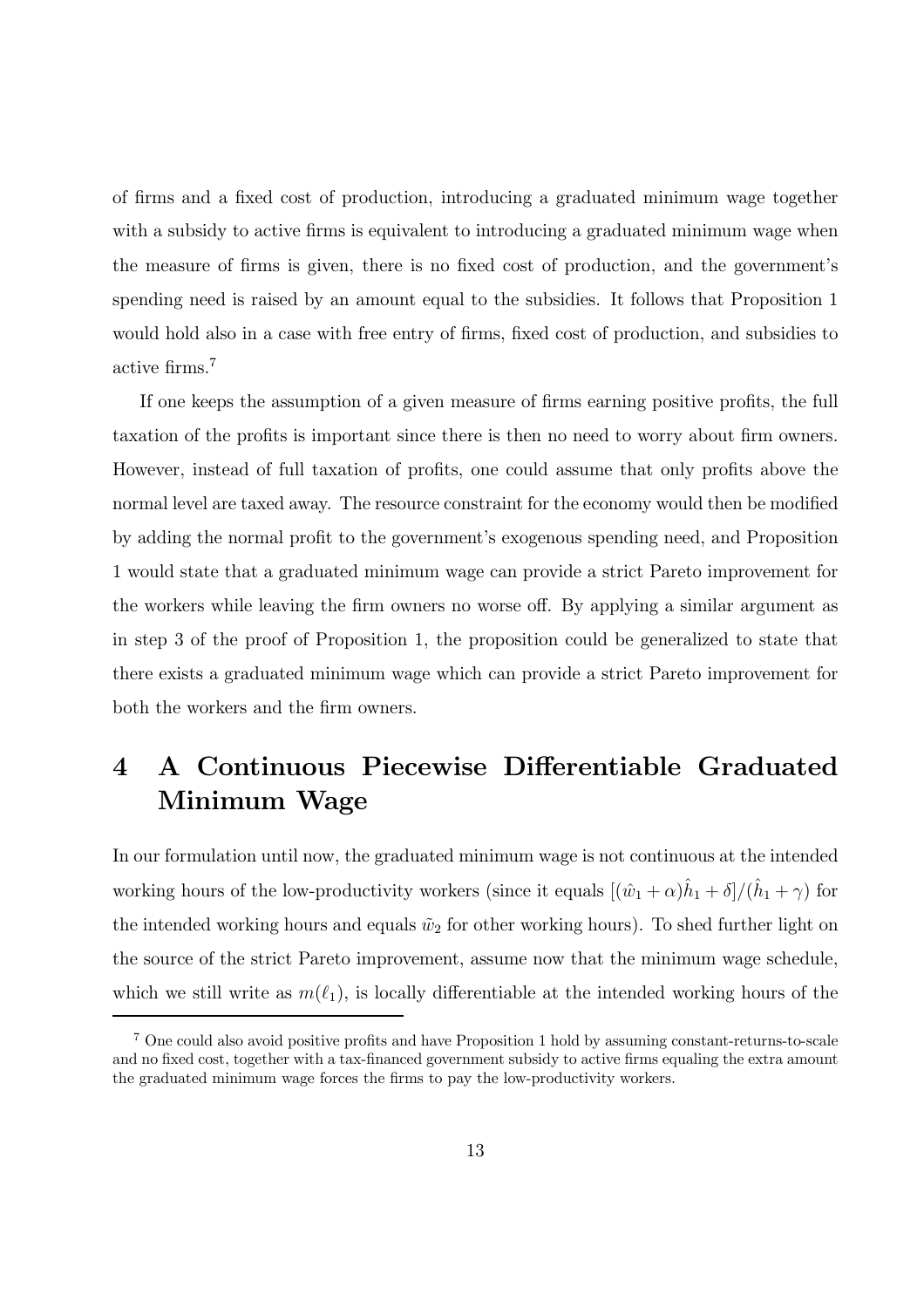low-productivity workers. To maximize its profit, a firm would then set the low-productivity workers' hours such that the marginal labor cost,  $\partial [m(\ell_1)\ell_1]/\partial \ell_1 = m(\ell_1) + m'(\ell_1)\ell_1$ , equals their marginal product. Accordingly, if the minimum wage constraint is satisfied, profit maximization implies that  $8$ 

$$
m(\ell_1) + m'(\ell_1)\,\ell_1 = f_{\ell_1}.\tag{14}
$$

In an equilibrium with a Pareto-improving graduated minimum wage, each firm employs low-productivity workers for more hours than it would choose if the wage were constant at  $\hat{w}_1$  and the firm could freely decide the hours. Accordingly, the minimum wage exceeds a low-productivity worker's marginal product, i.e.,  $m(\ell_1) > f_{\ell_1}$ . By (14), this implies that the marginal labor cost of low-productivity workers,  $m(\ell_1) + m'(\ell_1)\ell_1$ , is less than the minimum wage,  $m(\ell_1)$ , and hence that the marginal minimum wage,  $m'(\ell_1)$ , is negative. That is, a strict Pareto improvement would be achieved by a locally differentiable minimum wage schedule that is downward sloping at the intended hours. In effect, the graduated minimum wage transforms the low-productivity workers into second-degree price discriminating monopolists that confront firms with a downward-sloping labor supply at the intended hours. The result is that the low-productivity workers are able to extract some of the firms' revenues and that they earn more than they would if the firms were permitted to pay the same minimum wage for fewer working hours.

We can now establish:

**Proposition 2:** There exists a continuous piecewise differentiable graduated minimum wage schedule and income taxes that can implement the same strict Pareto improvement as the non-continuous graduated minimum wage constructed in the proof of Proposition 1.

**Proof:** Let the intended minimum wage  $m(\ell_1^*)$  and the income taxes be the same as in the proof of Proposition 1. Further, let the graduated minimum wage schedule be given by

<sup>&</sup>lt;sup>8</sup> The minimum wage constraint ensures that the second-order condition for profit maximization holds, i.e., that  $2m'(\ell_1) + m''(\ell_1) \ell_1 > f_{\ell_1 \ell_1}$ .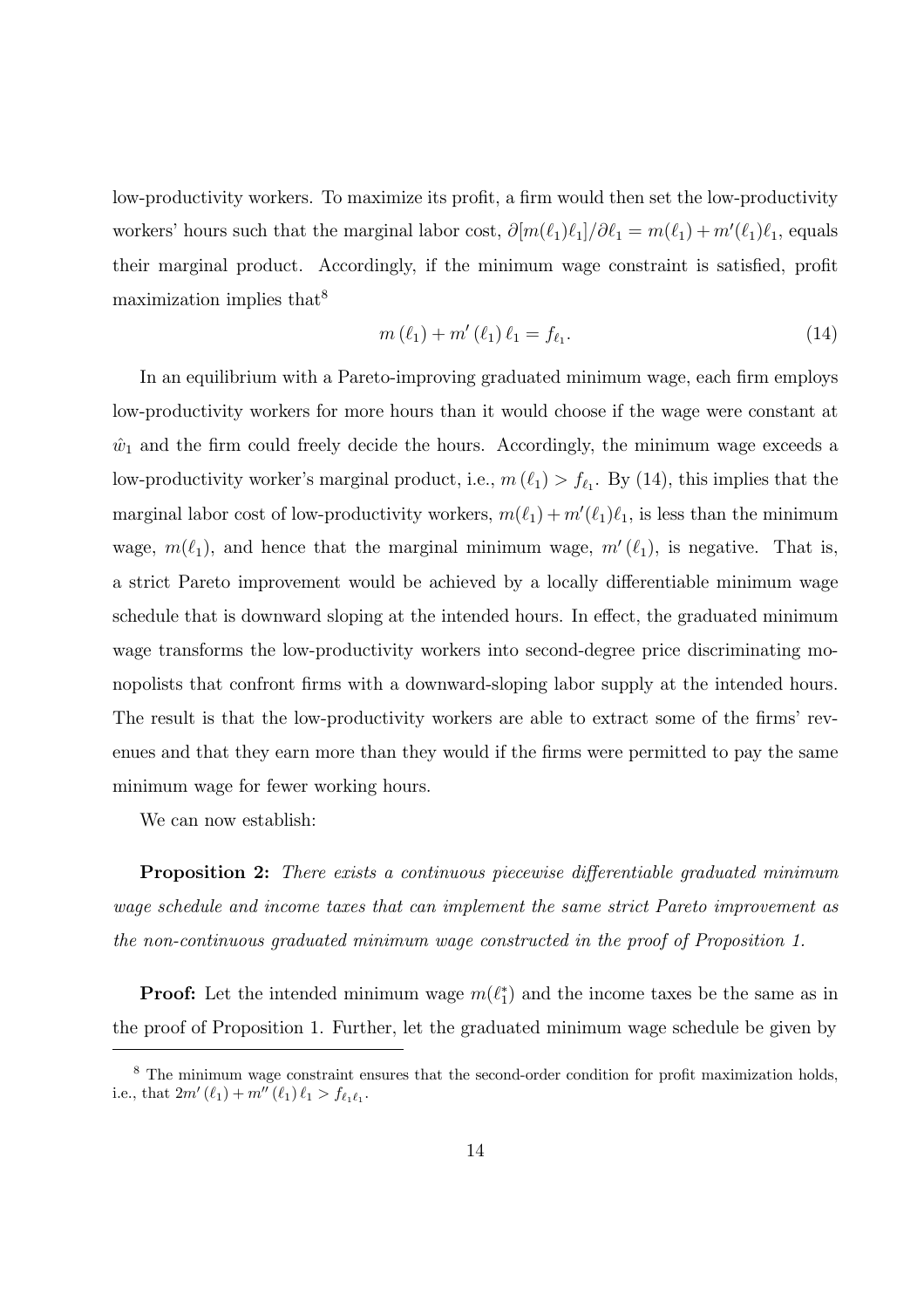$$
m(\ell_1) = \begin{cases} f_{\ell_1^*} + \frac{\beta}{\ell_1} & \text{for } \ell_1 > \frac{\beta}{\tilde{w}_2 - f_{\ell_1^*}}, \\ \tilde{w}_2 & \text{for } \ell_1 \le \frac{\beta}{\tilde{w}_2 - f_{\ell_1^*}}, \end{cases}
$$

where  $\beta \equiv (w_1^* - f_{\ell_1^*})\ell_1^*$  and  $f_{\ell_1^*}$  is evaluated at  $(\ell_1^*, \ell_2^*)$ . Note that the minimum wage is always continuous and that the marginal labor cost is  $f_{\ell_1^*}$  for  $\ell_1 > \beta/(\tilde{w}_2 - f_{\ell_1^*})$  and  $\tilde{w}_2$  for  $\ell_1 \leq \beta/(\tilde{w}_2 - f_{\ell_1^*})$ . Thus, profit maximization implies that a firm sets the low-productivity workers' hours to  $\ell_1^*$  and that the corresponding (intended) graduated minimum wage is  $w_1^*$ .

Since income taxes are the same as before, it is immediate that the low- and highproductivity workers' incentive-compatibility constraints and the minimum wage constraint will be slack. It is also clear that the resource constraint still holds. Hence, the same Pareto-improving equilibrium as constructed in the proof of Proposition 1 is achieved.  $\Box$ 

The graduated minimum wage used in the proof of Proposition 2 is, in the relevant range, a hyperbolic function of the low-productivity workers' hours. This implies that the marginal labor cost is a constant that equals  $f_{\ell_1^*}$  independently of the value of  $\beta$ . Therefore, the hours are the same as they would be with a competitive wage  $w_1^*$ , but the low-productivity workers nevertheless succeed in increasing their total pay by an additional  $\beta$ .

#### 5 Heterogenous Firms

We now generalize the model by allowing for heterogenous firms. Thus, suppose that there are two categories of firms, with  $x_j$  being the measure of firms in category  $j \in \{1,2\}$  and  $x_1 + x_2 = 1$ . The production function of a firm in category j is  $f_j(\ell_{1j}, \ell_{2j})$ , where  $\ell_{1j}$  and  $\ell_{2j}$ are the total hours of labor input of the low- and high-productivity workers, respectively. The production functions satisfy  $f_i(0,0) = 0$  and exhibit decreasing returns to scale, a decreasing marginal product of the low-productivity workers, and an imperfect substitutability between the two types of workers. Each worker can only work in one firm.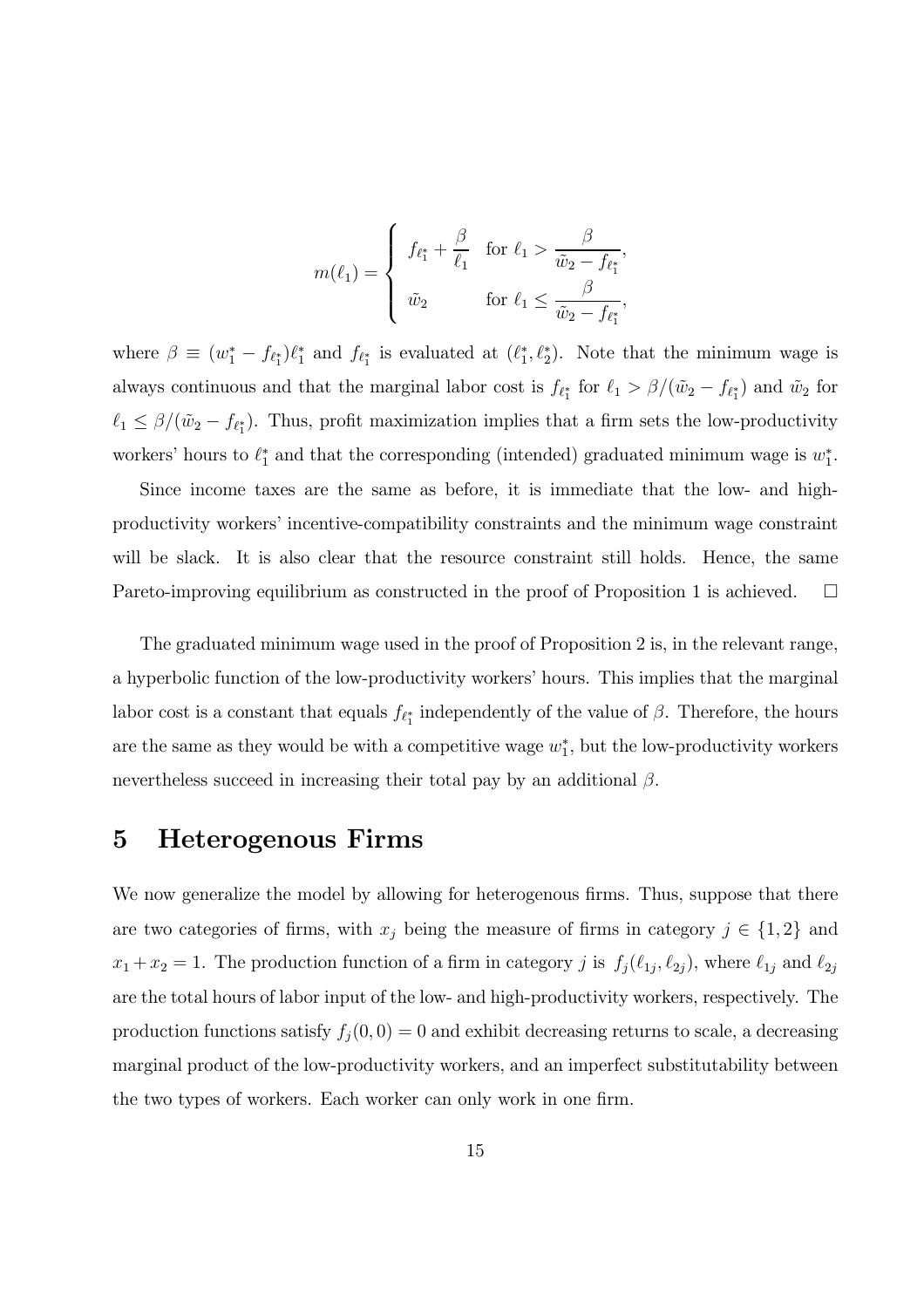In the competitive framework with nonlinear income taxes but no graduated minimum wage, we continue to denote the low- and high-productivity workers' competitive wages by  $w_1$ and  $w_2$ , respectively, and the high-productivity workers' consumption and working hours by  $(c_2, h_2)$ . We let  $n_{1j} > 0$ , where  $n_{11}+n_{12} = n_1$ , denote the measure of low-productivity workers who work for a firm in category j, and  $c_{1j}$  and  $h_{1j} \equiv \ell_{1j} x_j/n_{1j}$  denote the consumption and working hours of low-productivity workers who work for a firm in category  $j$ . The working hours are assumed positive for both types of workers in both categories of firms. It follows that in equilibrium all low-productivity workers will obtain the same consumption-work bundle no matter where they work, i.e.,  $(\hat{c}_{11}, \hat{h}_{11}) = (\hat{c}_{12}, \hat{h}_{12}) = (\hat{c}_1, \hat{h}_1)$ . Furthermore, the decreasing returns to scale imply that in a second-best optimum with nonlinear income taxes, the profits are positive for both firm categories.

The low- and high productivity workers' incentive-compatibility constraints are again given by  $(1)$  and  $(2)$ , with only the latter being binding, while the resource constraint is

$$
x_1 f_1(\hat{\ell}_{11}, \hat{\ell}_{21}) + x_2 f_2(\hat{\ell}_{12}, \hat{\ell}_{22}) - n_1 \hat{c}_1 - n_2 \hat{c}_2 = R.
$$
\n(15)

In a second-best optimum with redistribution favoring the low-productivity workers, the government chooses the nonlinear income tax to maximize  $U(c_1, h_1)$  for a given level of  $U(c_2, h_2)$  subject to the binding constraints (2) and (15).

After the introduction of the graduated minimum wage, with heterogenous firms the incentive-compatibility constraints that the low- and high-productivity workers cannot improve their utility by choosing working hours that yield the income of the other type of worker are generalized to

$$
U(c_{1j}^*, h_{1j}^*) \ge U\left[c_2^*, \frac{w_2^* h_2^*}{m(\ell_{1j}^*)}\right] \qquad \text{for } j \in \{1, 2\},\tag{16}
$$

$$
U(c_2^*, h_2^*) \ge U\left[c_{1j}^*, \frac{m(\ell_{1j}^*)h_{1j}^*}{w_2^*}\right] \text{ for } j \in \{1, 2\}.
$$
 (17)

Further, the firms' choices of working hours for the low- and high-productivity workers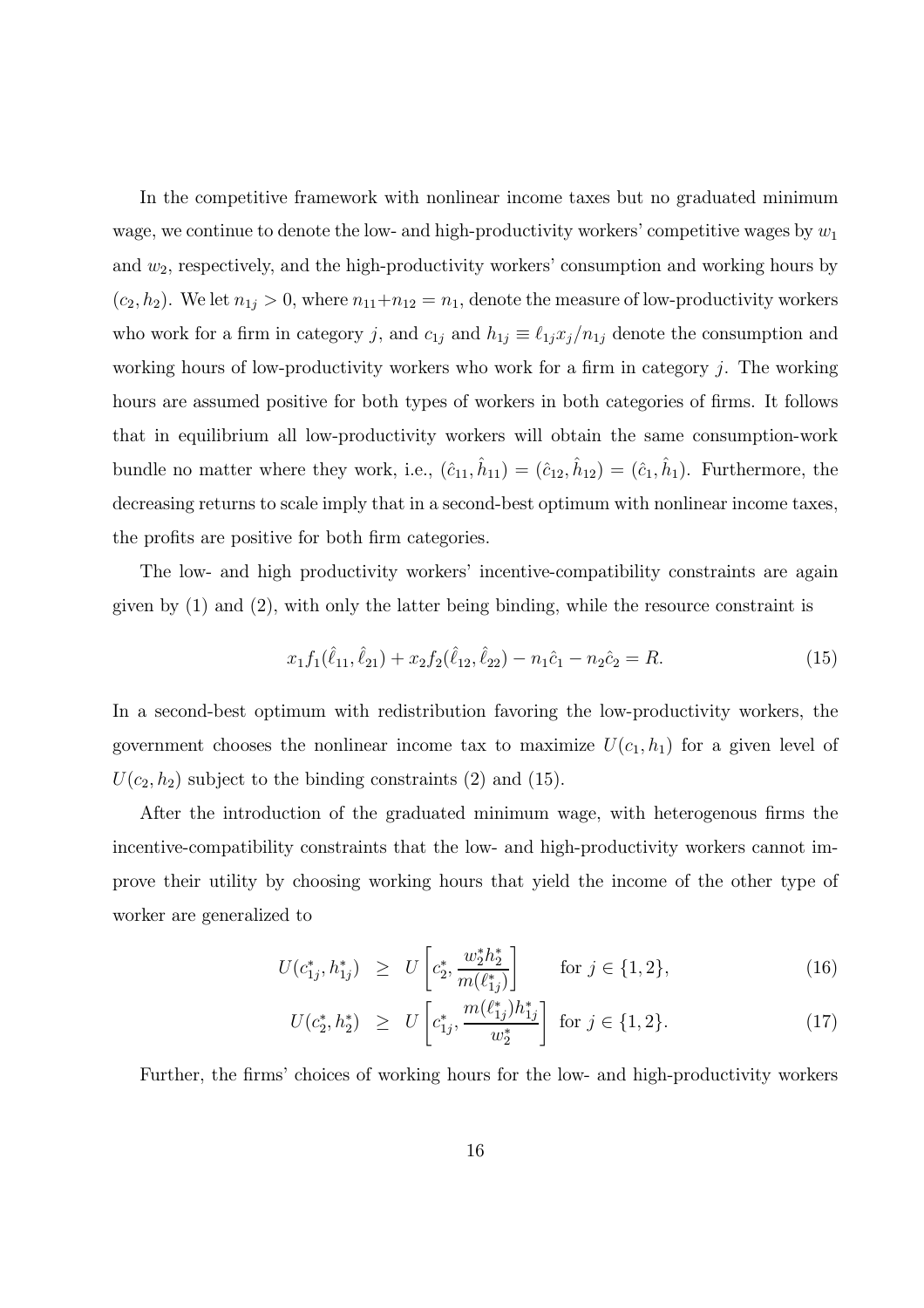must satisfy the minimum wage constraint

$$
f_j(\ell_{1j}^*, \ell_{2j}^*) - m(\ell_{1j}^*)\ell_{1j}^* - w_2^* \ell_{2j}^* \ge f_j(\ell_{1j}, \ell_{2j}) - m(\ell_{1j})\ell_{1j} - w_2^* \ell_{2j} \qquad \forall (\ell_1, \ell_2) \text{ for } j \in \{1, 2\}. \tag{18}
$$

Since it is possible for a firm to set  $\ell_{1j} = \ell_{2j} = 0$  and obtain zero profit, for  $j \in \{1, 2\}$  there exist labor inputs  $(\ell_{1j}^*, \ell_{2j}^*)$  which yield a nonnegative profit and satisfy the minimum wage constraint.

In the presence of heterogenous firms, the graduated minimum wage introduces an additional incentive-compatibility constraint for the low-productivity workers. The intended consumption-work bundles of the low-productivity workers employed in the different categories of firms must be such that those employed in one category of firms cannot make themselves better off by earning the same income as those employed in the other category.<sup>9</sup> Thus, the additional incentive-compatibility constraint for low-productivity workers is

$$
U(c_{1j}^*, h_{1j}^*) \ge U\left[c_{1j'}^*, \frac{m(\ell_{1j'}^*)h_{1j'}^*}{m(\ell_{1j}^*)}\right] \text{ for } j \ne j'.\tag{19}
$$

The resource constraint is

$$
x_1 f_1(\ell_{11}^*, \ell_{21}^*) + x_2 f_2(\ell_{12}^*, \ell_{22}^*) - n_{11} c_{11}^* - n_{12} c_{12}^* - n_2 c_2^* = R.
$$
\n
$$
(20)
$$

The government's choice of a nonlinear income tax and a graduated minimum wage must satisfy the low-productivity workers' incentive-compatibility constraints (16) and (19), the high-productivity workers' incentive-compatibility constraint (17), the firms' minimum wage constraint (18), and the resource constraint (20).

We now extend Proposition 1 to the case of heterogenous firms:

**Proposition 3:** If firms are heterogenous there exists a graduated minimum wage which can provide a strict Pareto improvement of a second-best optimum with nonlinear income taxation that redistributes consumption toward the less productive workers.

 $9$  All low-productivity workers prefer to work for the firms that pay the higher minimum wage. However, while some low-productivity workers have the good luck to be employed in those firms, others have no choice but to resign themselves to work for the lower-paying firms.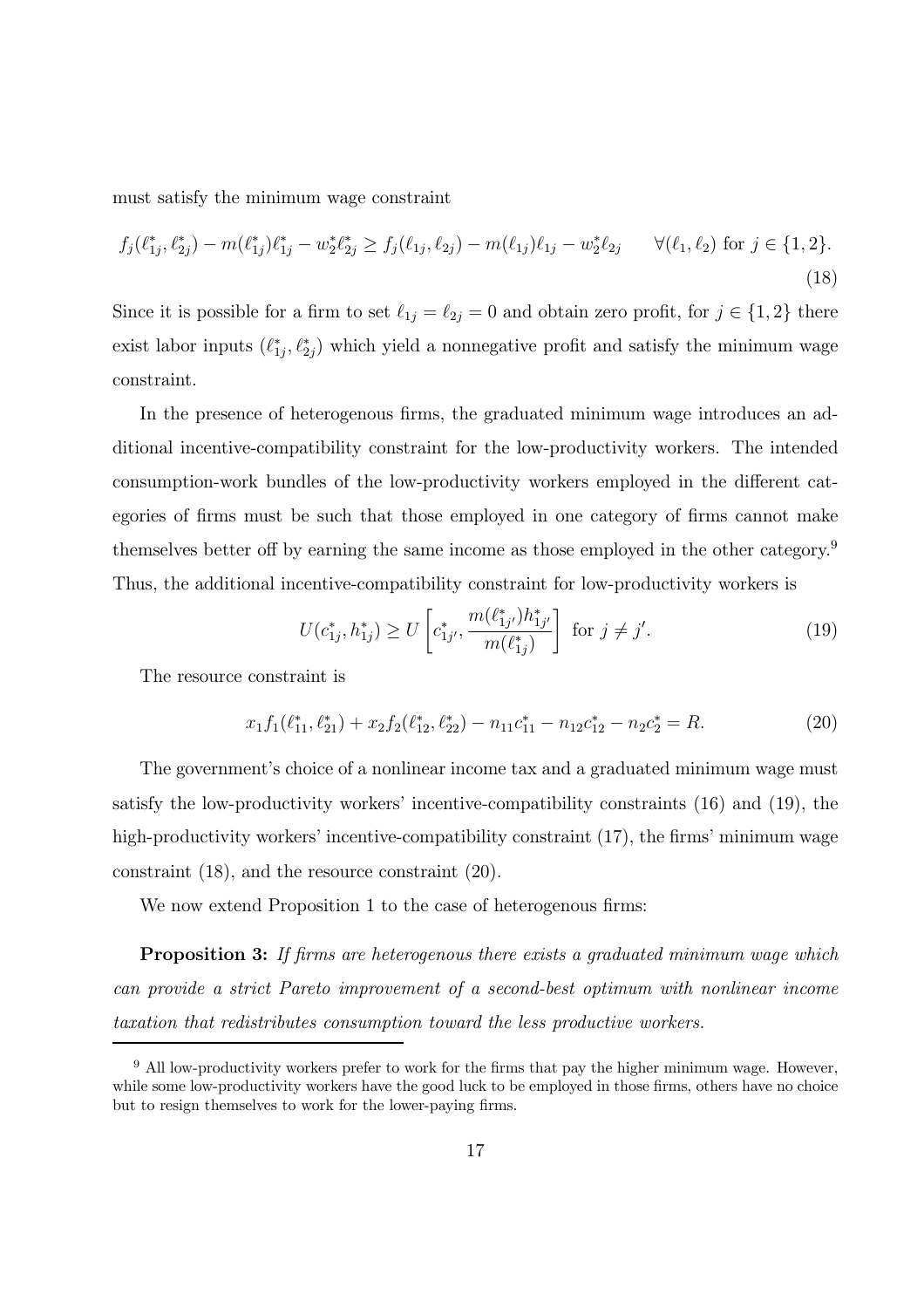**Proof:** Following the same logic as in the proof of Proposition 1, we use three steps to construct an equilibrium with a graduated minimum wage that increases the utility of all workers.

Step 1: Suppose the graduated minimum wage schedule is

$$
m(\ell_{1j}) = \begin{cases} \hat{w}_1 + \sigma & \text{for } \ell_{1j} \in \{\hat{\ell}_{11}, \hat{\ell}_{12}\}, \\ \hat{w}_2 & \text{for } \ell_{1j} \notin \{\hat{\ell}_{11}, \hat{\ell}_{12}\}, \end{cases}
$$

where  $0 < \sigma < \hat{w}_2 - \hat{w}_1$  and  $\sigma$  is sufficiently small that a firm in category j chooses  $\hat{\ell}_{1j}$  of low-productivity workers.

In order for the low- and high-productivity workers' intended consumption-work bundles to be unchanged, let the low-productivity workers' tax increase by  $\sigma \hat{h}_1$  and the highproductivity workers' tax be unchanged. Then, the low- and high-productivity workers' incentive-compatibility constraints (16) and (17) will be slack, and since the minimum wage is the same in all firms, the low-productivity workers' incentive-compatibility constraint (19) is satisfied. Also, the firms' minimum wage constraint (18) will be slack and the resource constraint (20) is satisfied. As a result, we have an equilibrium with a graduated minimum wage in which both the incentive-compatibility constraints that one type of worker does not want to mimic the other type and the minimum wage constraint are slack. In this equilibrium, the utilities of all the workers are the same as in a second-best optimum with nonlinear income taxes and redistribution toward the low-productivity workers.

Step 2: Recall that the low-productivity workers' marginal rate of substitution between consumption and leisure is less than their marginal product in a second-best equilibrium with nonlinear income taxes and redistribution toward the low-productivity workers. Therefore, letting the total demand for high-productivity workers be kept unchanged by adjusting their wage, for sufficiently small positive  $\mu_j$ 's there is a graduated minimum wage with  $m(\hat{\ell}_{1j}+\mu_j) > \hat{w}_1+\sigma$  such that firms in category  $j$  prefer to employ  $\hat{\ell}_{1j}+\mu_j$  of low-productivity workers.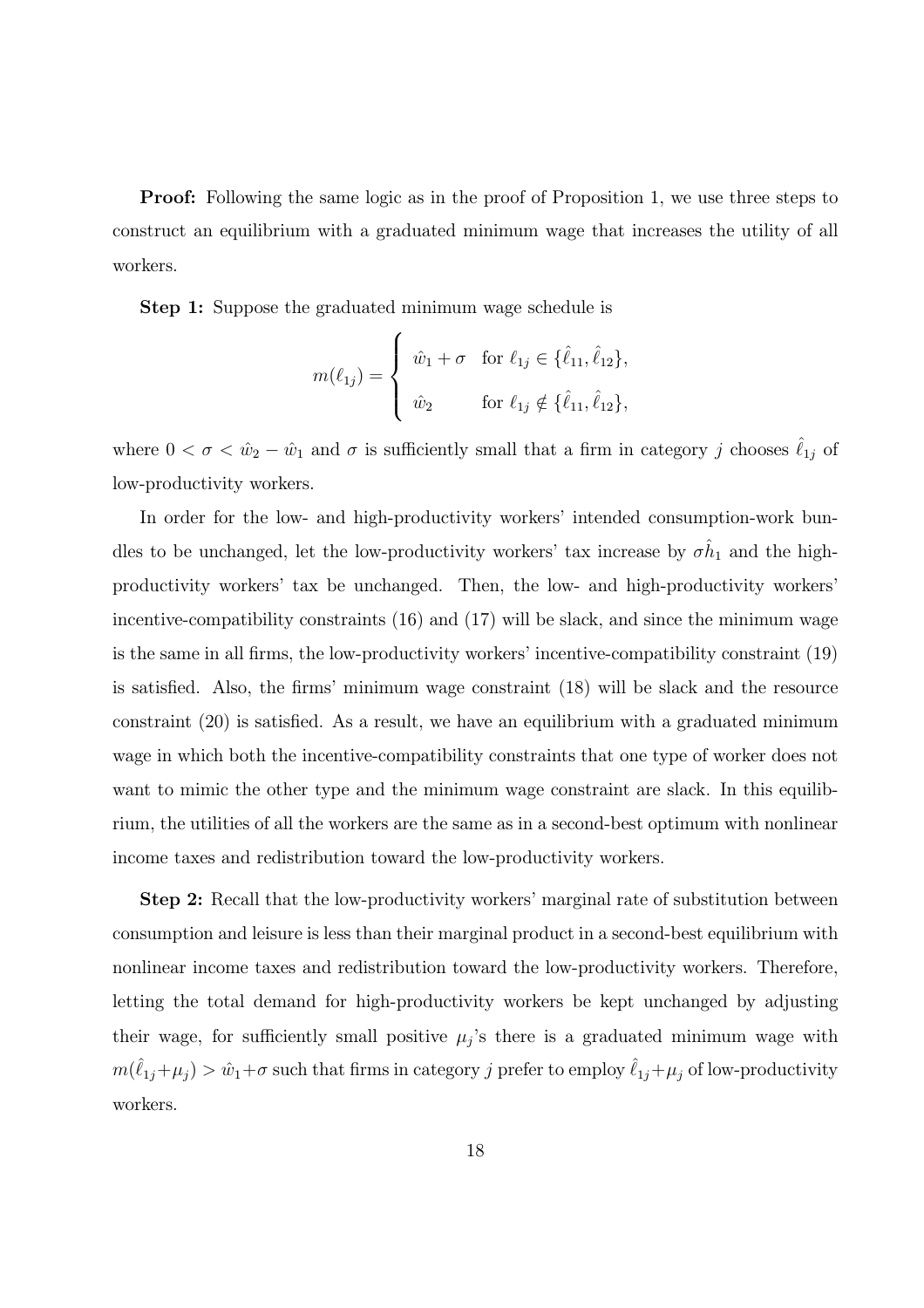Let the income tax be such that the low-productivity workers in both firm categories get to consume all their additional production. The low-productivity workers will then be better off with their new consumption-work bundles. Furthermore, let the income tax provide the high-productivity workers with the same consumption-work bundle as before. Accordingly, there is an equilibrium with a graduated minimum wage in which the lowand high-productivity workers' incentive-compatibility constraints (16) and (17) as well as the firms' minimum wage constraint (18) are slack, and the constraints (19) and (20) hold. In the equilibrium, all the low-productivity workers obtain a higher utility and the high-productivity workers obtain the same utility as in a second-best equilibrium without a graduated minimum wage.

Step 3: Keeping the low-productivity workers' intended minimum wage and working hours in the different categories of firms as well as the high-productivity workers' wage and working hours the same as in step two, it is feasible to transfer some of the low-productivity workers' consumption to the high-productivity workers without violating any of the constraints (16)-(20). Consequently, there exists a graduated minimum wage which can provide a strict Pareto improvement.

The Pareto-improving graduated minimum wage distinguishes between different categories of firms similarly to how a nonlinear income tax distinguishes between different types of workers. Consequently, the minimum wage is generally not the same for all workers, and the graduated minimum wage therefore benefits some of the low-productivity workers more than others.<sup>10</sup> If the graduated minimum wage in the relevant range is a hyperbolic function of the low-productivity workers' working hours, then the marginal labor cost of lowproductivity workers would be the same in both firm categories while the minimum wage would be lower in the firm category with higher employment of these workers.

<sup>&</sup>lt;sup>10</sup> This is consistent with the fact that in many countries the minimum wage depends on firm category. Thus, the minimum wage varies with firm size in Colombia, Honduras, and several U.S. states. Similarly, it varies with the sector or occupation in Argentina, Greece, and Ireland, and with the region in Brazil, Germany, and Mexico.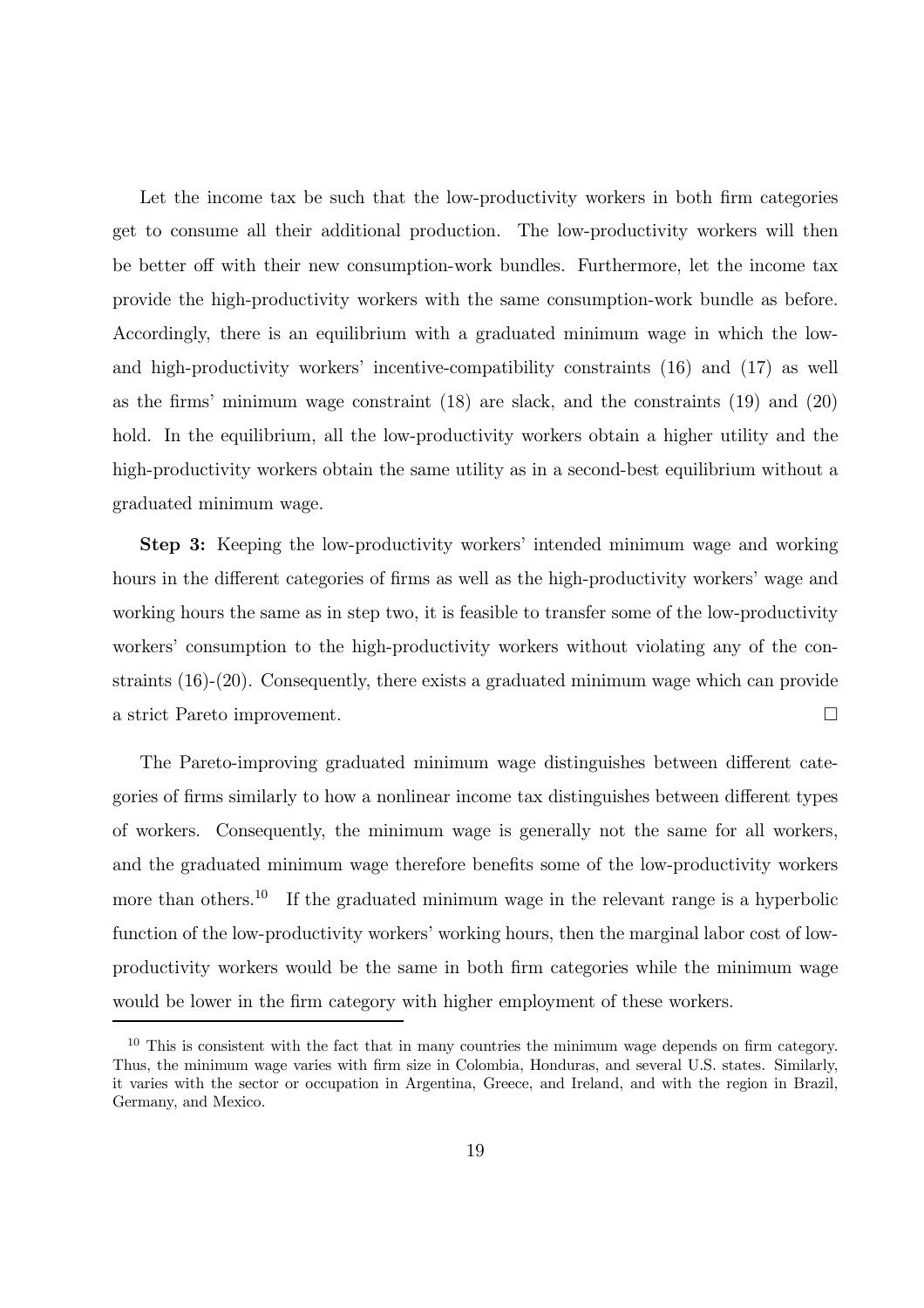#### 6 Conclusion

This paper has shown that a graduated minimum wage  $-$  in contrast to a constant minimum wage — can provide a strict Pareto improvement even if the economy is initially in a secondbest optimum with a nonlinear income tax that redistributes toward the low-productivity workers. The explanation is that a graduated minimum wage allows the less productive workers to benefit from second-degree price discrimination which increases their wage and income simultaneously. This reduces the attractiveness for the more productive workers to mimic the less productive workers' income and therefore loosens the formers' incentivecompatibility constraint. As a result, a minimum wage policy can be justified without appealing to a particular social welfare function.

Our model is a first step in studying the merits of a graduated minimum wage and further research is needed to generalize the framework. It would be of interest to investigate how, for different social welfare functions, a graduated minimum wage interacts with the optimal income tax in affecting the consumption and working hours of the different types of workers in a social optimum. Likewise, it would be worthwhile to determine how a graduated minimum wage in a social optimum depends on the production technologies and the supply of the different types of workers.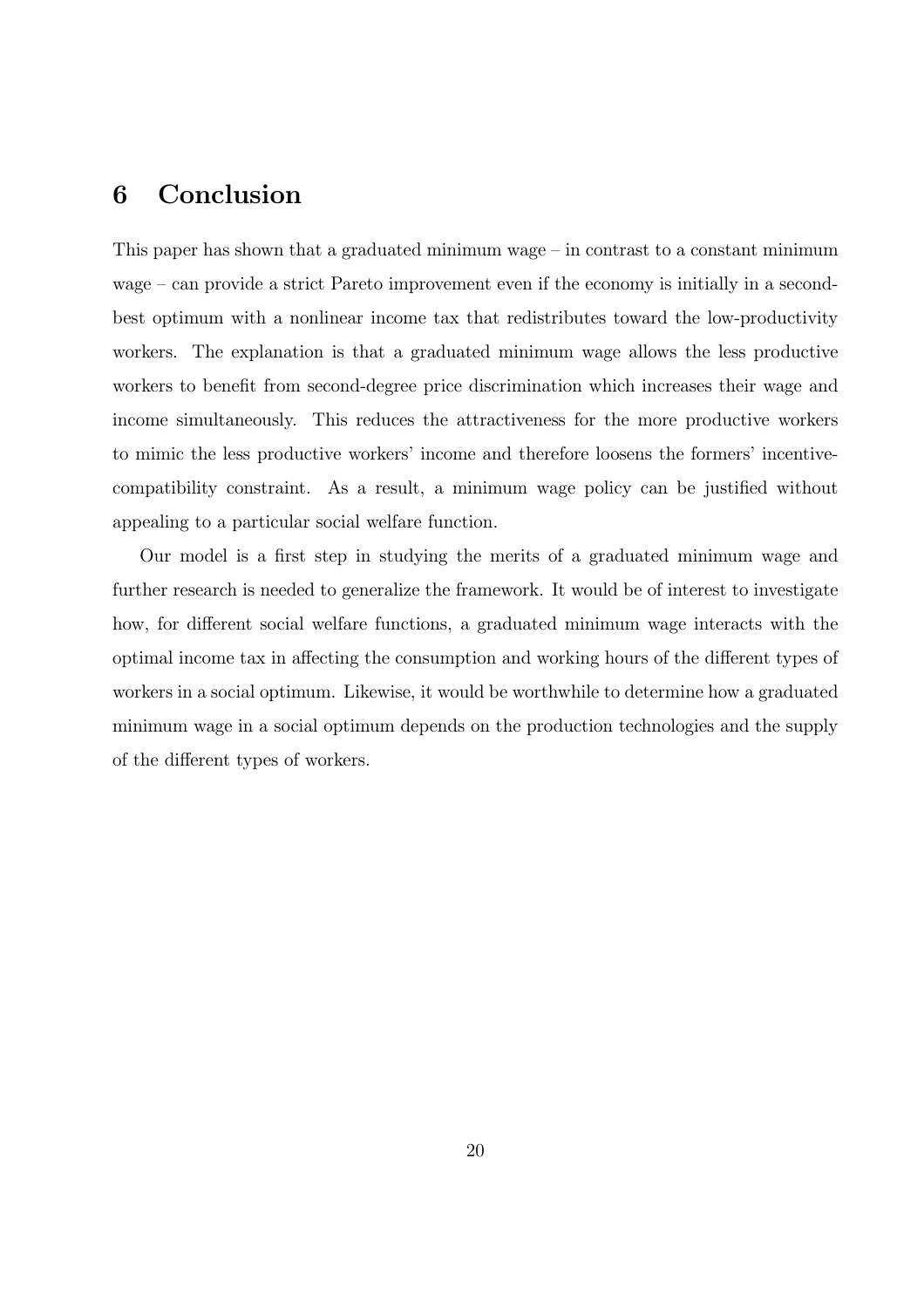## Appendix

The relevant Lagrangian  $is^{11}$ 

$$
\mathcal{L} = U(c_1, h_1) + \lambda_1 U(c_2, h_2) + \lambda_2 \left[ f(\ell_1, \ell_2) - n_1 c_1 - n_2 c_2 - R \right] + \lambda_3 \left[ U(c_2, h_2) - U\left(c_1, \frac{w_1 h_1}{w_2}\right) \right],
$$

where  $\lambda_1$ ,  $\lambda_2$ ,  $\lambda_3 > 0$ . The first-order conditions for a second-best optimum with nonlinear taxes include

$$
\frac{\partial \mathcal{L}}{\partial c_1} = \frac{\partial U(c_1, h_1)}{\partial c_1} - \lambda_2 n_1 - \lambda_3 \frac{\partial U(c_1, w_1 h_1/w_2)}{\partial c_1} = 0,
$$
\n
$$
\frac{\partial \mathcal{L}}{\partial h_1} = \frac{\partial U(c_1, h_1)}{\partial h_1} + \lambda_2 n_1 f_{\ell_1} - \lambda_3 \frac{\partial U(c_1, w_1 h_1/w_2)}{\partial h_2} \left[ \frac{w_1}{w_2} + h_1 \frac{\partial (w_1/w_2)}{\partial h_1} \right] = 0.
$$

Accordingly,

$$
\frac{\partial U(c_1, h_1)}{\partial c_1} = \lambda_2 n_1 + \lambda_3 \frac{\partial U(c_1, w_1 h_1/w_2)}{\partial c_1},
$$
  
\n
$$
\frac{\partial U(c_1, h_1)}{\partial h_1} = -\lambda_2 n_1 f_{\ell_1} + \lambda_3 \frac{\partial U(c_1, w_1 h_1/w_2)}{\partial h_2} \left[ \frac{w_1}{w_2} + h_1 \frac{\partial (w_1/w_2)}{\partial h_1} \right],
$$

and hence

$$
-\frac{\partial U(c_1, h_1)/\partial h_1}{\partial U(c_1, h_1)/\partial c_1} = \frac{\lambda_2 n_1 f_{\ell_1} - \lambda_3 \left[ \partial U(c_1, w_1 h_1/w_2) / \partial h_1 \right] [w_1/w_2 + h_1 \partial (w_1/w_2) / \partial h_1]}{\lambda_2 n_1 + \lambda_3 \partial U(c_1, w_1 h_1/w_2) / \partial c_1}.
$$
\n(A1)

Using that  $w_1 = f_{\ell_1}$  and  $w_2 = f_{\ell_2}$  we obtain that

$$
\frac{\partial (w_1/w_2)}{\partial h_1} = \frac{\partial (f_{\ell_1}/f_{\ell_2})}{\partial h_1} = \frac{(f_{\ell_1\ell_1}f_{\ell_2} - f_{\ell_1}f_{\ell_2\ell_1}) n_1}{f_{\ell_2}^2} < 0.
$$

Hence, (A1) implies that

$$
-\frac{\partial U(c_1, h_1)/\partial h_1}{\partial U(c_1, h_1)/\partial c_1} < \frac{\lambda_2 n_1 f_{\ell_1} - \lambda_3 \left[\partial U(c_1, w_1 h_1/w_2)/\partial h_1\right] f_{\ell_1}/f_{\ell_2}}{\lambda_2 n_1 + \lambda_3 \partial U(c_1, w_1 h_1/w_2)/\partial c_1},
$$

which may be written as

$$
\frac{\theta}{f_{\ell_1}} < \frac{1 + \psi \phi / f_{\ell_2}}{1 + \psi},\tag{A2}
$$

<sup>11</sup> The proof is based on Stiglitz (1982).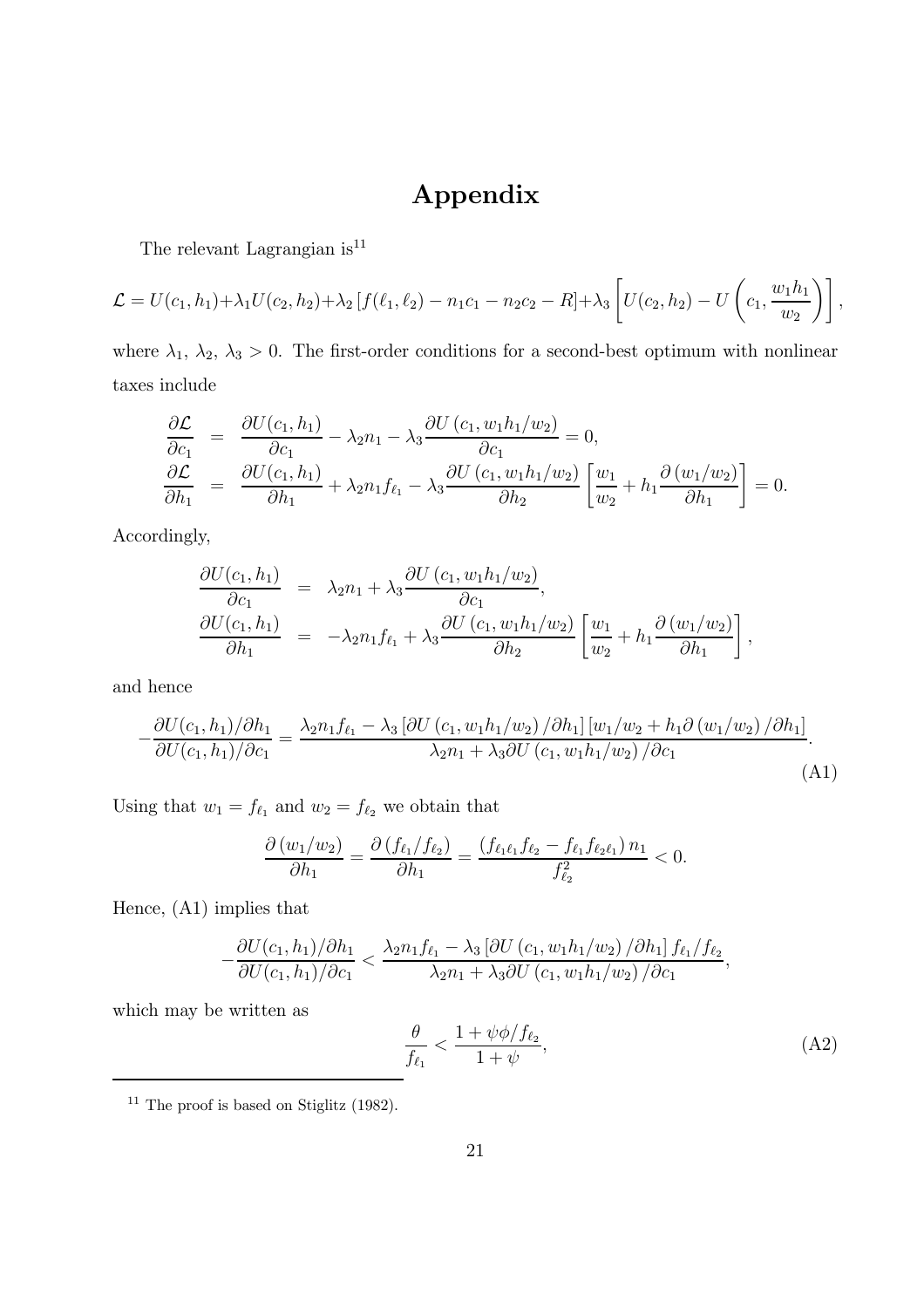where

$$
\theta \equiv -\frac{\partial U(c_1, h_1)/\partial h_1}{\partial U(c_1, h_1)/\partial c_1},
$$
  
\n
$$
\phi \equiv \frac{\partial U(c_1, w_1 h_1/w_2)/\partial h_1}{\partial U(c_1, w_1 h_1/w_2)/\partial c_1},
$$
  
\n
$$
\psi \equiv \frac{\partial U(c_1, w_1 h_1/w_2)}{\partial c_1} \frac{\lambda_3}{\lambda_2 n_1}.
$$

Since the agent monotonicity property implies that  $\theta/f_{\ell_1} > \phi/f_{\ell_2}$ , it follows from (A2) that  $\theta < f_{\ell_1}$ . That is, the low-productivity workers' marginal rate of substitution between consumption and leisure is less than their marginal product.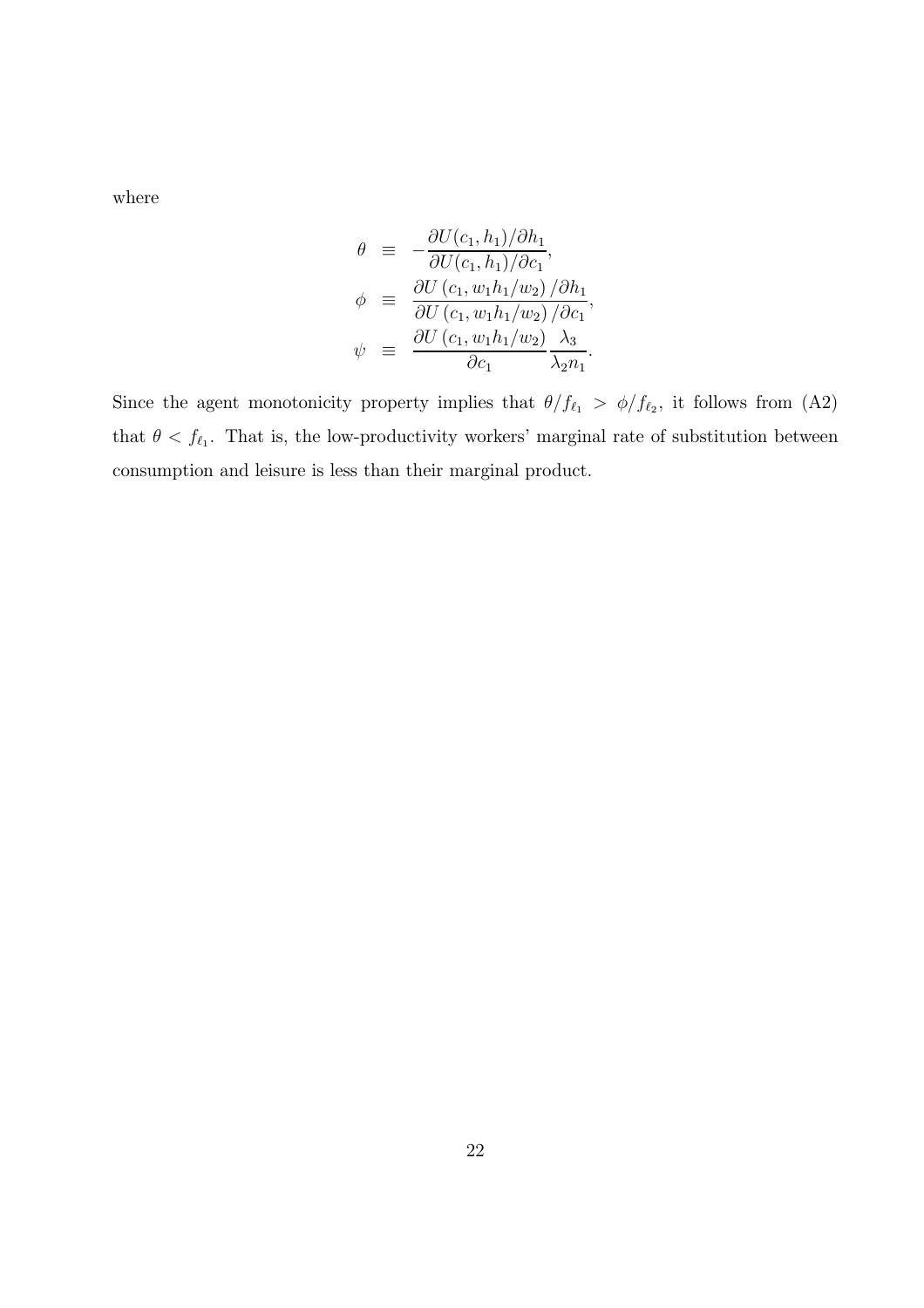### References

- Aghion, P., Algan, Y., Cahuc, P., 2011. Civil society and the state: The interplay between cooperation and minimum wage regulation. Journal of the European Economic Association 9, 3-42.
- Allen, S.P., 1987. Taxes, redistribution, and the minimum wage: A theoretical analysis. Quarterly Journal of Economics 102, 477-489.
- Ashenfelter, O., Smith, R.S., 1979. Compliance with the minimum wage law. Journal of Political Economy 87, 333—350.
- Basu, A.K., Chau, N.H., Kanbur, R., 2010. Turning a blind eye: Costly enforcement, credible commitment and minimum wage laws. Economic Journal 120, 244-269.
- Belot, M., Boone, J., van Ours, J., 2007. Welfare-improving employment protection. Economica 74, 381—396.
- Bhaskar, V., Manning, A., To, T., 2002. Oligopsony and monopsonistic competition in labor markets. Journal of Economic Perspectives 16, 155-174.
- Bhaskar, V., To, T., 1999. Minimum wages for Ronald McDonald monopsonies: A theory of monopsonistic competition. The Economic Journal 109, 190—203.
- Blumkin, T., Sadka, E., 2005. Income taxation and wage policy: An application to minimum wage. International Tax and Public Finance 12, 713-722.
- Boadway, R., Cuff, K., 2001. A minimum wage can be welfare-improving and employmentenhancing. European Economic Review 45, 553-576.
- Boeri, T., 2012. Setting the minimum wage. Labour Economics 19, 281-290.
- Boeri, T., Burda, M.C., 2009. Preferences for collective versus individualised wage setting. Economic Journal 119, 1440-1463.
- Brown, W., 2009. The process of fixing the British national minimum wage, 1997-2007. British Journal of Industrial Relations 47, 429-443.
- Cahuc, P., Laroque, G., in press. Optimal taxation and monopsonistic labor market: Does monopsony justify the minimum wage? Journal of Public Economic Theory.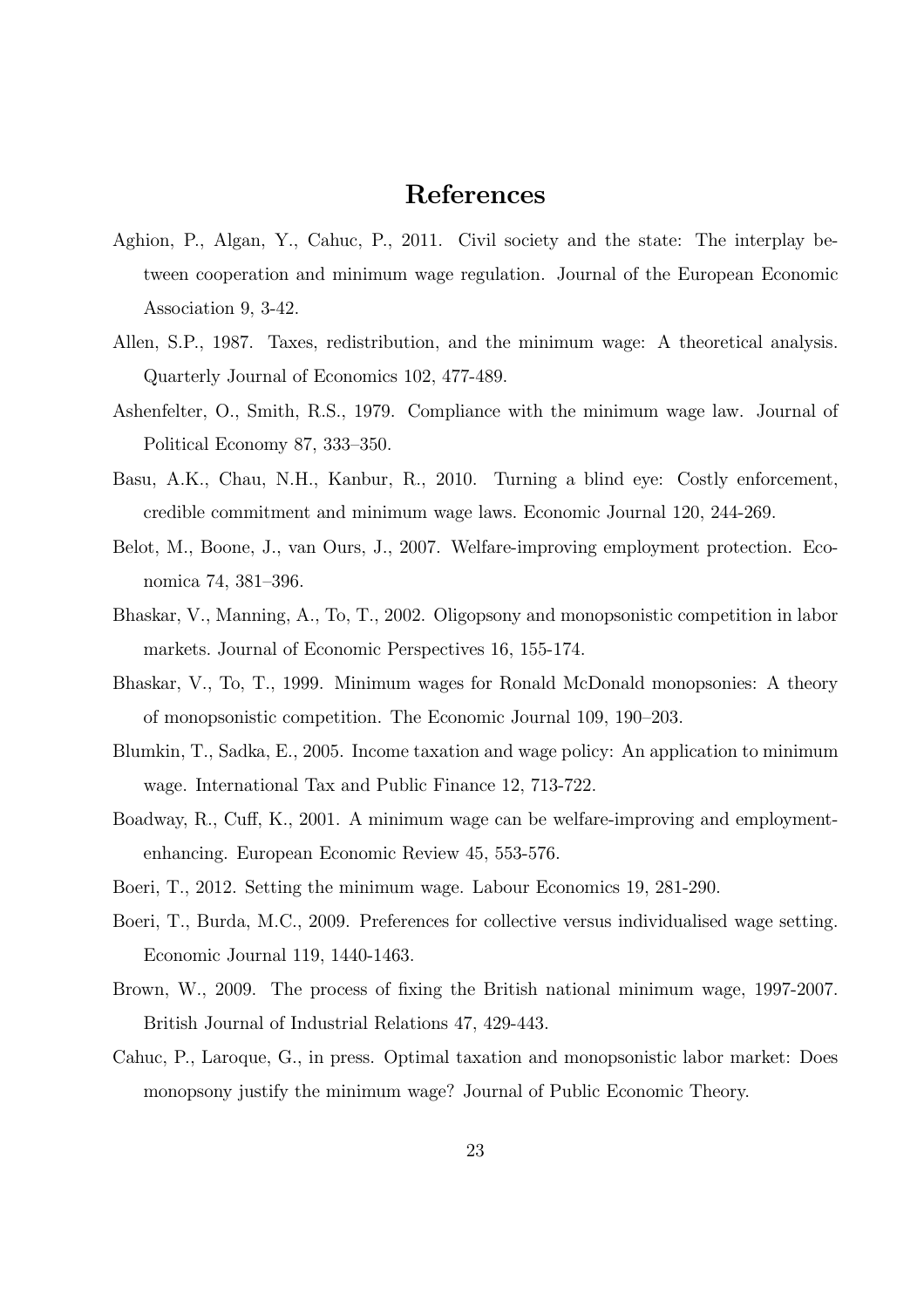- Cahuc, P., Zylberberg, A., Saint-Martin, A., 2001. The consequences of the minimum wage when other wages are bargained over. European Economic Review 45, 337—352.
- Checchi, D., Garcia-Penalosa, C., 2010. Labour market institutions and the personal distribution of income in the OECD. Economica 77, 413—450.
- Danziger, L., 2009a. The elasticity of labor demand and the minimum wage. Journal of Population Economics 22, 757-772.
- Danziger, L., 2009b. Noncompliance and the effects of the minimum wage on hours and welfare in competitive labor markets. Labour Economics, 16, 625-30.
- Danziger, L., 2010. Endogenous monopsony and the perverse effect of the minimum wage in small firms. Labour Economics 17, 224-229.
- De Fraja, G., 1999. Minimum wage legislation, productivity and employment. Economica 66, 473—488.
- Flinn, C., 2006. Minimum wage effects on labor market outcomes under search, matching, and endogenous contact rates. Econometrica 74, 1013-1062.
- Guesnerie, R., Roberts, K., 1987. Minimum wage legislation as a second best policy. European Economic Review 31, 490-498.
- Hungerbühler, M., Lehmann, E., 2009. On the optimality of a minimum wage: New insights from optimal tax theory. Journal of Public Economics 93, 464-481.
- Lee, D., Saez, E., 2012. Optimal minimum wage policy in competitive labor markets. Journal of Public Economics 96, 739-749.
- Manning, A., 2003. Monopsony in motion: Imperfect competition in labor markets. Princeton University Press, New Jersey.
- Marceau, N., Boadway, R., 1994. Minimum wage legislation and unemployment insurance as instruments for redistribution. Scandinavian Journal of Economics 96, 67-81.
- Rebitzer, J.B., Taylor, L.J., 1995. The consequences of minimum wage laws: Some new theoretical ideas. Journal of Public Economics 56, 245—255.
- Robinson, J., 1933. The economics of imperfect competition. London: MacMillan.